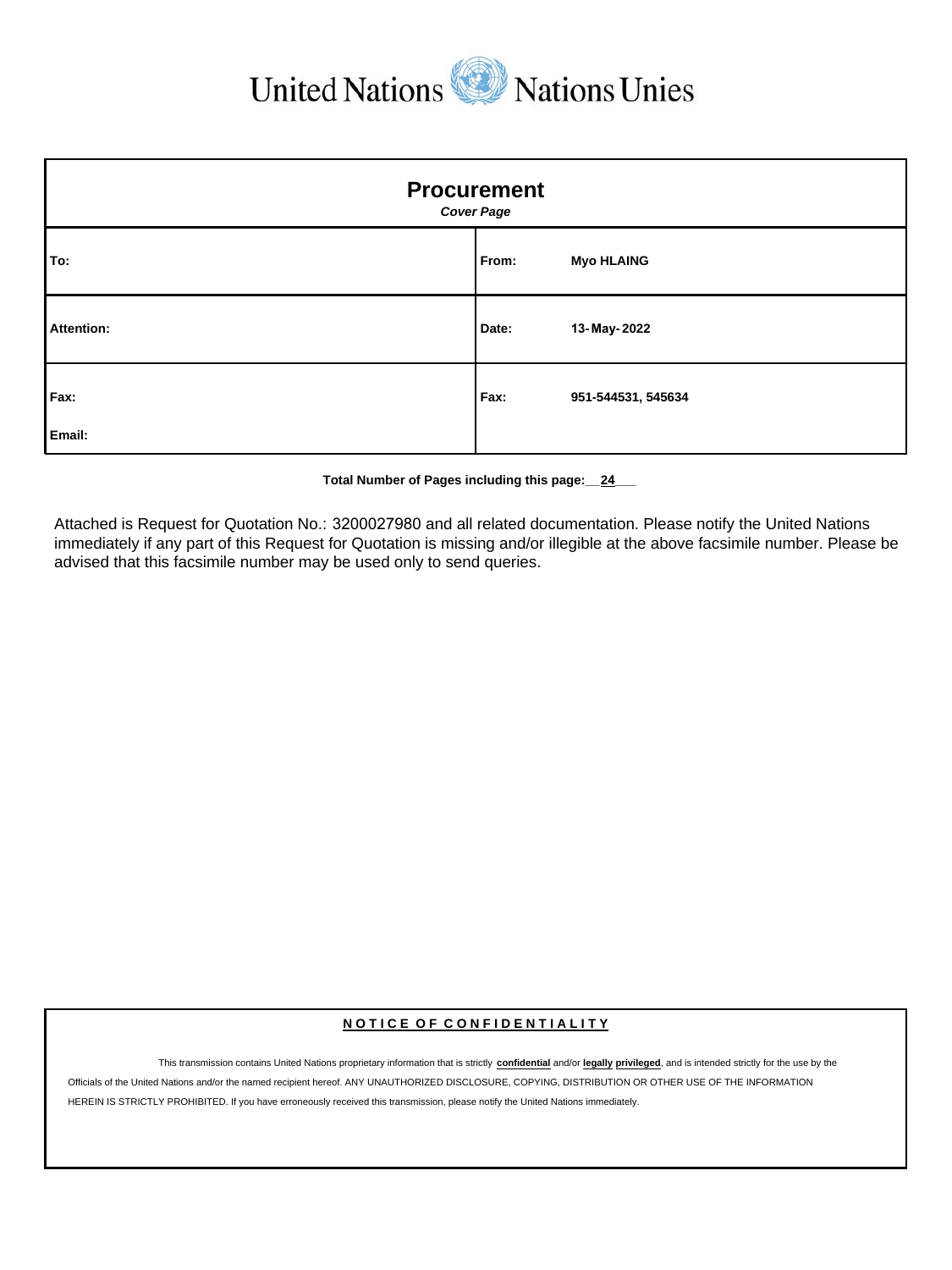

 **Procurement 13-May-2022**

## **REQUEST FOR QUOTATION**

**3200027980**

### **SUBJECT: Distribution Of Home Care Package To 12 Clinics**

1. The United Nations (UN) hereby requests your price quotation for the item(s) specified in this Request for Quotation (RFQ), which consists of this document and the following annexes:

#### **Annex A: Financial Quotation Annex B: Detailed Location of Clinics Annex C: UN Terms and Conditions Annex D: Vendor Registration Form**

- 2. Quotations are required to be submitted to the UN in English language and in **ONE COPY**, no **later than 26-May-2022 at 03:00 PM (Yangon Time)** (the ClosingTime), by E-mail:**procurement@unhabitat.org.mm**, or by hand to No.8C, Saw Mahar Street, Bahan Township,Yangon, Myanmar **Tel: 951-543 685.** Quotations received after the Closing Time may be considered or evaluated only in exceptional circumstances.
- 3. Please note that submissions by e-tendering will be rejected.

#### **Validity of Quotations**

- 4. Your Quotation shall be irrevocable and remain valid for acceptance for at least **30 days** calendar days, commencing on the Closing Time.
- 5. If deemed necessary by the UN, Bidders may be requested to extend the validity of their Quotations for an additional period(s), in order to finalize the solicitation process. If the extension of the validity period is accepted by a Bidder, the Bidder will not be permitted to otherwise modify or consequently withdraw its Quotation.

#### **Evaluation Criteria and Contract Award**

- 6. All Quotations will be evaluated, and the Quotation which is technically compliant and offers the lowest price may be selected.
- 7. The UN reserves the right, at its sole discretion, to:
	- 7.1. Award separate or multiple Contracts for same or different elements covered by this RFQ in any combination it may deem appropriate, or only a portion of the requirements. If a Quotation is submitted on an "all or none" basis, it should be clearly stated as such;
	- 7.2. Reject any or all Quotations received in response to this RFQ and negotiate with any of the Bidders in any manner deemed to be in the best interest of the UN;
	- 7.3. Add new considerations, information or requirements at any stage of the process.
- 8. In exceptional situations, the UN may cancel this RFQ through written notification to all Bidders.

#### **Notice of Award**

- 9. The selected Bidder(s) will be notified in writing that the UN considers an award of the Contract. No legal obligation exists until the issuance of a Contract or Purchase Order (PO) by the UN.
- 10. Unsuccessful Bidders will be notified in writing. The UN has the right to retain unsuccessful Quotations. Unsuccessful Bidders having questions about the name of the selected Bidder(s), the Contract/Purchase Order value(s), or the reasons for non-selection of their Quotation, may contact the Procurement Officer at the email/fax number provided for submission of Quotations.
- 11. Any Contract or Purchase Order entered into with the successful Bidder will be subject to the UN General Conditions of Contract (UNGCC). You will find the link to the UNGCC at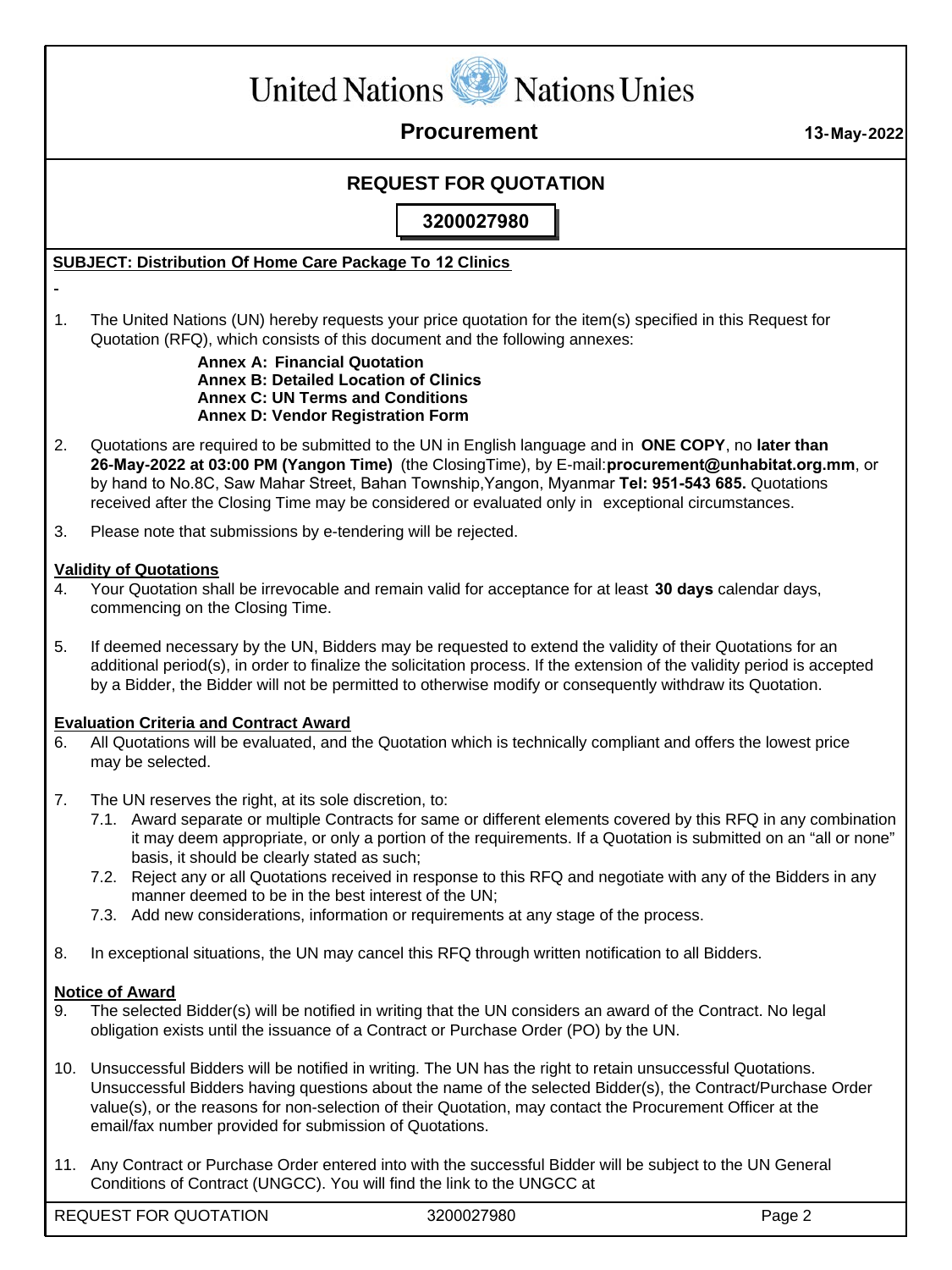# United Nations W Nations Unies

# **Procurement <sup>13</sup>-May-2022**

**https://www.un.org/Depts/ptd/pdf/general\_condition\_goods\_services.pdf**. A Draft Form of Contract may also be included in this RFQ. By submitting a Quotation, the Bidder confirms that it has accessed, read, understood, agreed and accepted the UNGCC and the Draft Form of Contract, if applicable and if provided herein.

### **Commercial Instructions**

Bidders shall provide all the required information as detailed herein, in accordance to the following terms:

- 12. Payment Terms. The standard UN terms of payment are net **30 days** calendar days following satisfactory delivery of goods, performance of services and the submission of an invoice, whichever is later. Payment for any goods or services by the UN shall not be deemed an acceptance of the goods or services. The provisions of Incoterms 2010 shall apply to any delivery terms specified in this RFQ.
- 13. The UN policy is to preclude advance payments or payment by Letters of Credit. Such provisions in a Quotation will be prejudicial to its evaluation by the UN.
- 14. Currency. Prices may be quoted in a currency other than the US Dollar. However, for the purposes of comparison of all Quotations, the UN will convert the currency quoted in the Quotation to US Dollar in accordance with the prevailing UN Operational Rate of Exchange at the Closing Time.
- 15. The Contract/Purchase Order, Bidder's invoices and the UN payments will be made in the currency as originally quoted by the Bidder in their Quotation.
- 16. Price. The offered price should be all inclusive. If the price excludes certain fees and/or charges, the Bidder must provide a detailed list of excluded fees, with a complete explanation of the nature of those fees. Unless otherwise provided in this RFQ, the Contract or the Purchase Order shall be concluded on a Firm Fixed Price basis, and shall not be subject to any adjustment, including the actual cost incurred by the Bidder in performing the Contract or any market price changes.
- 17. GSA Clause (for USA vendors only). The UN is officially eligible, under the United States Foreign Assistance Act of 1961, to receive full benefits under General Services Administration (GSA) Contracts. Accordingly, Quotation must specify whether or not items quoted by the Bidder are currently subject to GSA Federal Supply pricing and indicate the GSA Contract Number and Expiration Date, wherever applicable.

#### **Liquidated Damages**

18. Not Applicable

#### **Miscellaneous**

- 19. This RFQ does not commit the UN to award a Contract or to issue a Purchase Order. Any Quotation submitted will be regarded as a proposal by the Bidder and not as an acceptance by the Bidder of any proposal by the UN.
- 20. Bidders shall bear any and all costs and expenses related to the preparation and/or submission of a Quotation, regardless of whether the Bidder's Quotation is selected or not.
- 21. Bidders may find the UN Procurement Manual and the UN Financial Rules and Regulations, which are applied to this RFQ, at **https://www.un.org/Depts/ptd/pdf/pm.pdf**.
- 22. Vendor registration and update of information: Only vendors registered with the UN Secretariat in the United Nations Global Marketplace (UNGM) can participate in this solicitation. Vendors must be registered at the appropriate level in UNGM in order to be considered for award. In the event that a vendor fails to achieve the required registration level by the time the UN is ready to make an award, the UN reserves the right to award an alternative vendor. Vendors are responsible to ascertain their registration level at **http://www.ungm.org** and, if in doubt, contact the UN Secretariat at **register@un.org**. For UNGM account-related issues, please contact: **registry@ungm.org**. Vendors are responsible for keeping their information up-to-date in UNGM. More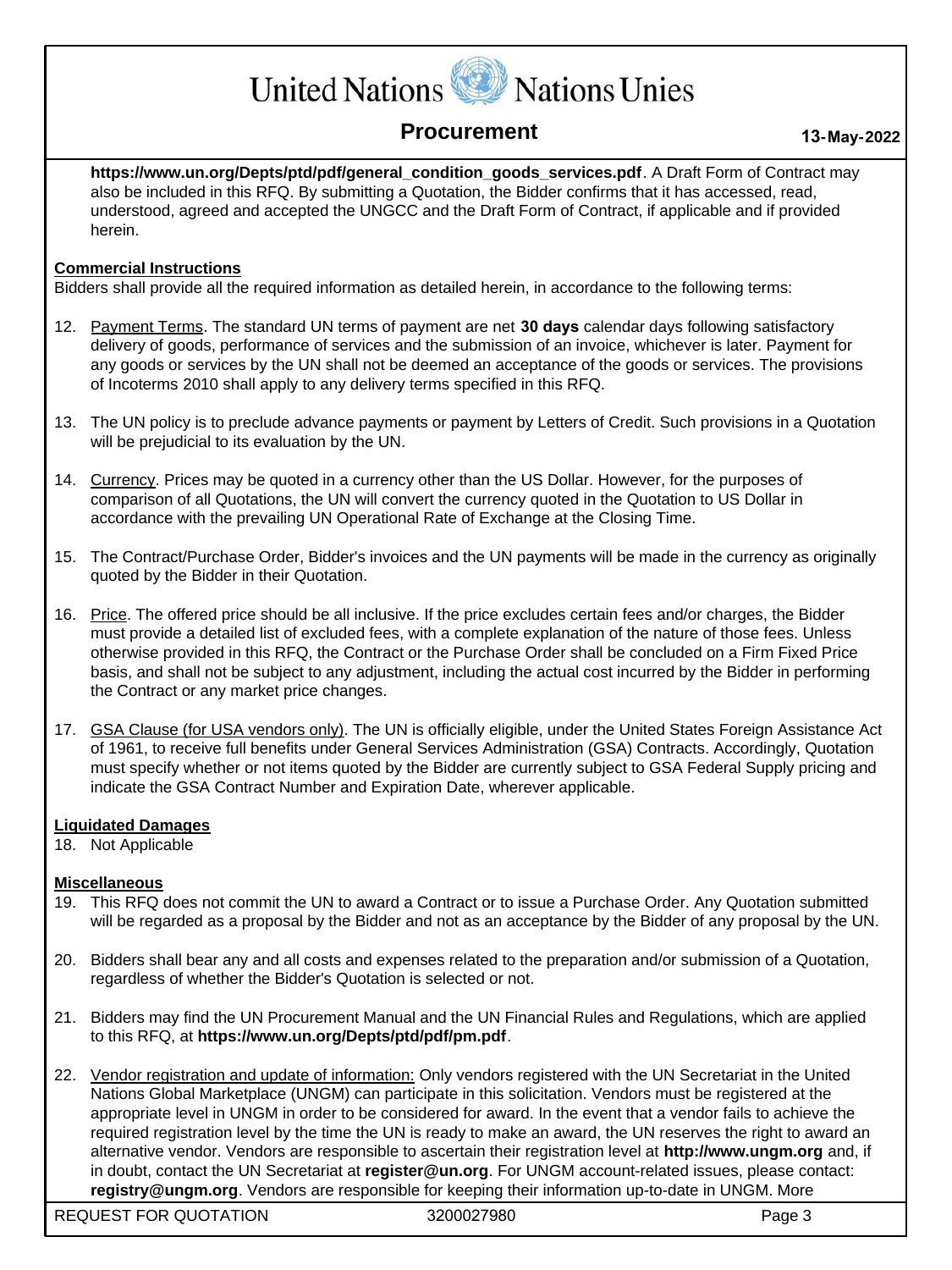United Nations W Nations Unies

# **Procurement 13-May-2022**

information can be found at **https://www.un.org/Depts/ptd/vendor-registration**.

- 23. Code of Conduct: By submitting a Quotation, the Bidder confirms that he/she has accessed, read, understood and agrees to comply with the UN Supplier Code of Conduct, which, amongst others, prohibits collusive bidding, anti-competitive conduct, improper assistance and corrupt practices. Bidders should refer to the UN Supplier Code of Conduct at: **https://www.un.org/Depts/ptd/pdf/conduct\_english.pdf**
- 24. The procurement of goods and/or services by the United Nations shall be in compliance with Security Council resolutions, and the rules, regulations and policies promulgated by the United Nations' principal organs.
- 25. If so requested, the Contractor shall furnish to the UN, within 5 business days of the UN's request, an electronic copy of the applicable price list(s) including item identification references, which shall serve as a catalogue of goods and/or services that can be ordered by the UN.

#### **Independent Price Determination**

- 26. Consistent with the UN Supplier Code of Conduct, by submitting a Quotation, the Bidder certifies that:
	- 1) the prices offered in the Quotation have been arrived at independently, without any consultation, communication, or agreement in any manner that would result in restriction of competition with any other Bidder or competitor relating to (a) those prices, (b) the intention to submit a Quotation, and/or (c) the methods or factors used to calculate the prices offered;
	- 2) the prices in the Quotation have not been and will not be knowingly disclosed by the Bidder, directly or indirectly, to any other Bidder or competitor before the UN issues an award under this solicitation; and
	- 3) no attempt has been made or will be made by the Bidder to induce any other entity to submit or not to submit a Quotation for the purpose of restricting competition.

Failure to comply with the above Independent Price Determination provisions shall result in the rejection of the Quotation(s). In addition, the UN reserves the right to exercise any other rights and remedies available to it.

We look forward to your Quotation and thank you in advance for your interest in UN procurement opportunities.

**Myo Hlaing Jr.Procurement Associate UN-Habitat Myanmar**

**\_\_\_\_\_\_\_\_\_\_\_\_\_\_\_\_\_\_\_\_\_\_\_\_\_\_\_\_\_\_\_\_\_\_**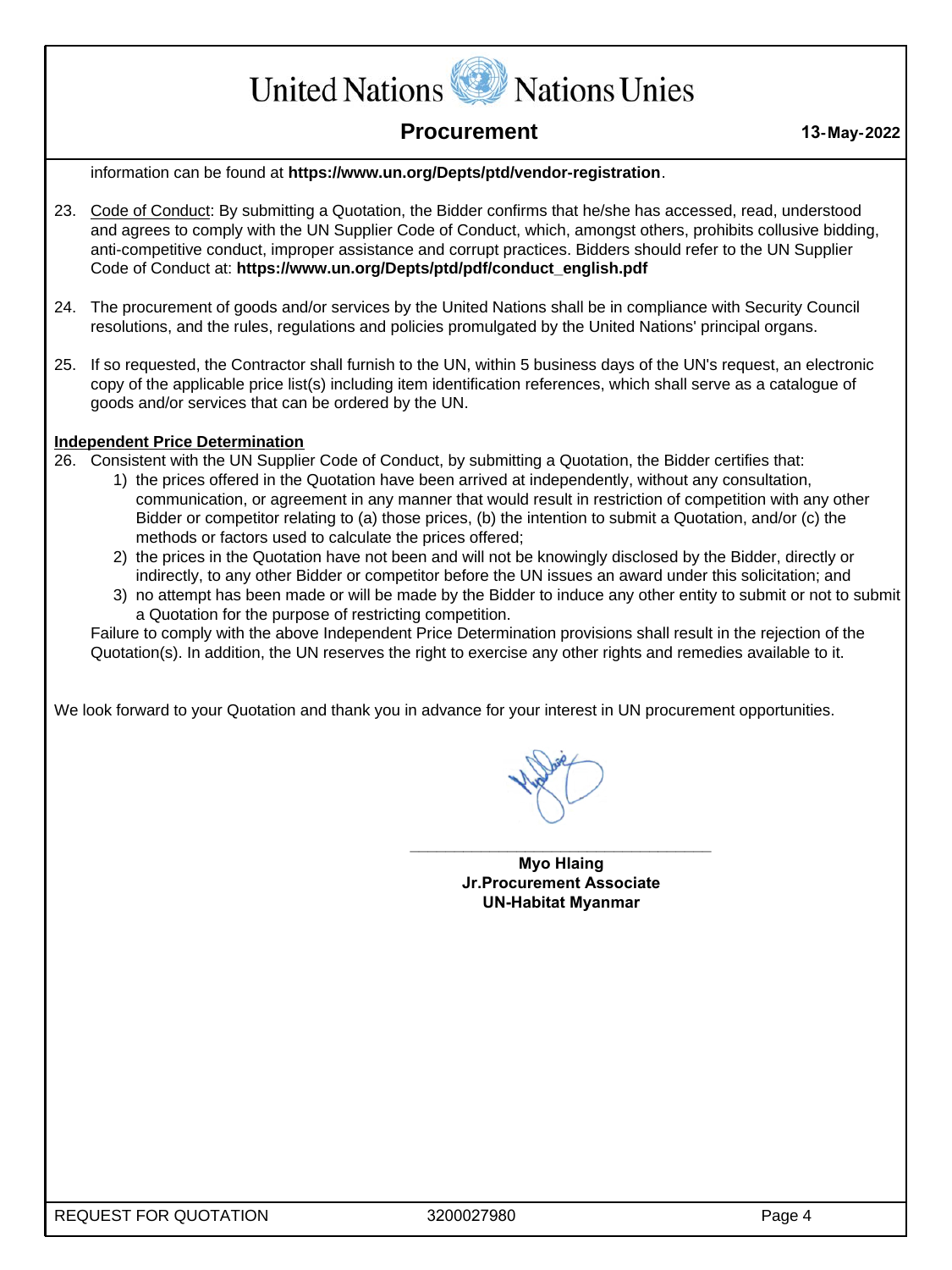### Noted and Annexes:

- Please submit duly filled financial quotations options provided in Annex A
- Detailed distribution places are provided as Annex B
- UN Terms and Conditions are provided as Annex C
- For those vendors who are first time working with UN, Vendors must be registered at the appropriate level in UNGM at http://www.ungm.org, in order to be considered for award.
- Vendor Registration form is also provided as Annex D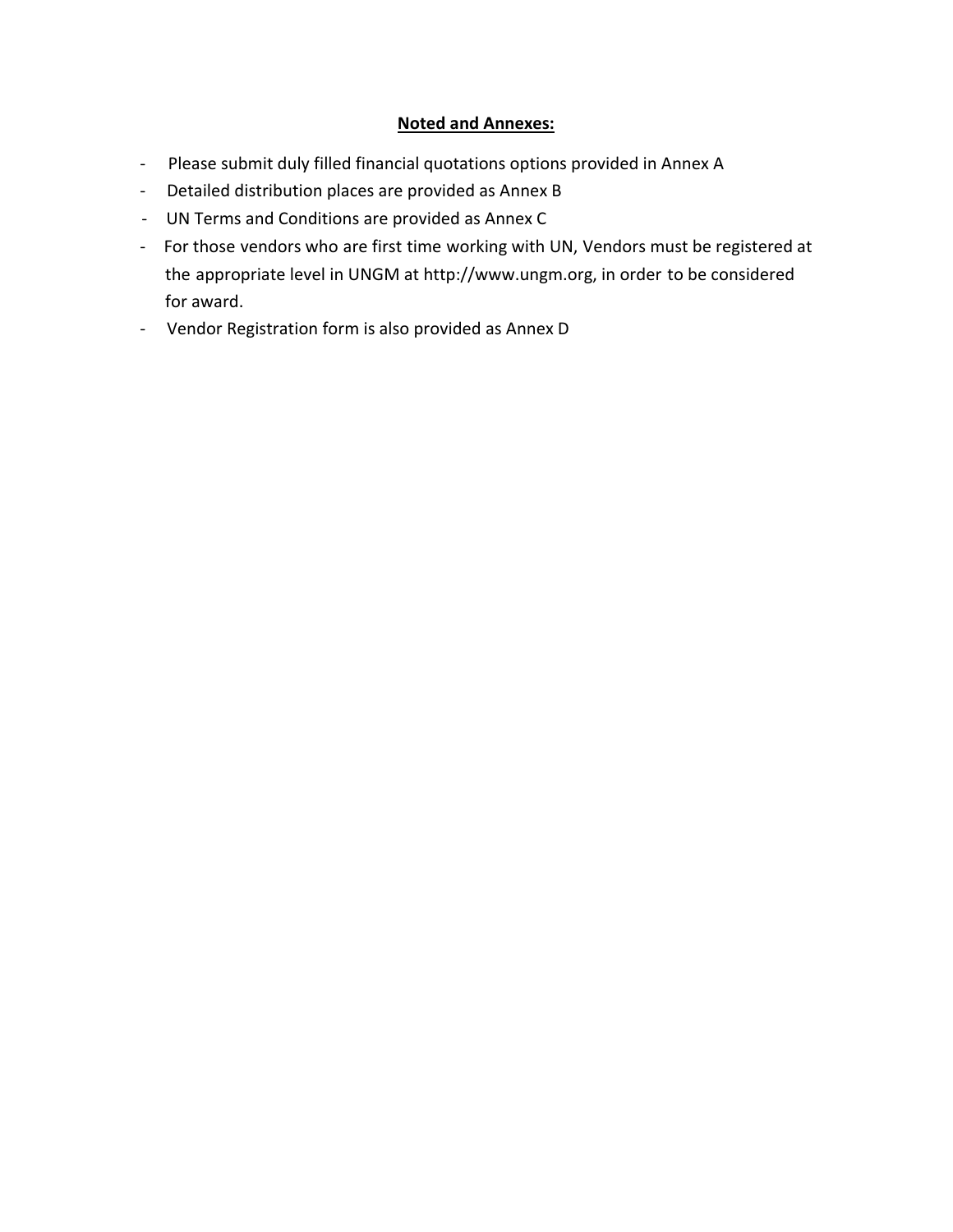#### **Annex A**

# **Financial Quotation Form**

This section is for financial bid/ Price Quotation and should be submitted with the eligibility criteria when submitting quotation.

| Sr.            | <b>Item Name</b>                                                               | <b>Total Quantity</b><br><b>Qty for each Package</b> |                | <b>Unite Price</b> | Total (MMK) |
|----------------|--------------------------------------------------------------------------------|------------------------------------------------------|----------------|--------------------|-------------|
| $\mathbf{1}$   | Digital Thermometer with 2<br>AAA battery each                                 | 3 Nos.                                               | 36 Nos         |                    |             |
| $\overline{2}$ | Digital Blood Pressure Cuff<br>with 4 AAA battery each                         | 2 Nos.                                               | 24 Nos         |                    |             |
| 3              | Pulse oximeter with 2 AAA<br>battery each                                      | 3 Nos.                                               | 36 Nos         |                    |             |
| 4              | 3 ply- Surgical Masks                                                          | 10 Box (50 Pcs each)                                 | 120 boxes      |                    |             |
| 5              | Hand Sanitizer (Alcohol 70%)<br>1 liter with aerosol                           | 10 Nos.                                              | <b>120 Nos</b> |                    |             |
| 6              | <b>Surface Disinfectant</b><br>(Hypochlorite solution) 1 liter<br>with aerosol | 10 Nos.                                              | <b>120 Nos</b> |                    |             |
| $\overline{7}$ | Ventolin inhaler                                                               | 50 Nos.                                              | 600 Nos        |                    |             |
| 8              | Gloves (single use,<br>disposable, short<br>fitting)[packed by pair]           | 3 boxes (100Pcs - 50 pairs)                          | 36 boxes       |                    |             |
|                | <b>Basic Medication</b>                                                        | 100 packets                                          |                |                    |             |
| 9              | Paracetamol 500mg                                                              | 20 tabs in packet (100 packets)                      | 24,000 tabs    |                    |             |
| 10             | Loratadine 10 mg                                                               | 20 tabs in packet (100 packets)                      | 24,000 tabs    |                    |             |
| 11             | <b>Oral Rehydration Salts</b>                                                  | 20 sachets (100 packet)                              | 24,000 sachets |                    |             |
| 12             | Bisolvan 8 mg                                                                  | 20 tabs in packet (100 packets)                      | 24,000 tabs    |                    |             |
| 13             | Detussin                                                                       | 20 tabs in packet (100 packets)                      | 24,000 tabs    |                    |             |
| 14             | Strepsils lozenges                                                             | 20 tabs in packet (100 packets)                      | 24,000 tabs    |                    |             |
| 15             | Vitamin C 500 mg-20 tabs                                                       | 20 tabs in packet (100 packets)                      | 24,000 tabs    |                    |             |
| 16             | <b>Activated Charcoal</b>                                                      | 20 tabs in packet (100 packets)                      | 24,000 tabs    |                    |             |
|                | <b>Other</b>                                                                   |                                                      |                |                    |             |
| 17             | Soap 1 liter                                                                   | 20 Nos.                                              | 240 Nos.       |                    |             |
| 18             | <b>Face Shield</b>                                                             | 100 Nos.                                             | 1200 Nos.      |                    |             |
| 19             | KN95 masks                                                                     | 100 Nos.                                             | 1200 Nos.      |                    |             |
|                |                                                                                | <b>Total</b>                                         |                |                    |             |

**\* The brand name can be varied as long as the compound name (formula) of the drug remain same. Please quote only FDA approved medication.**

**\* The sample picture of quoted items MUST BE attached with quotation.**

#### **Please confirm following in writing:**

Price Validity (30 Days) -Payment Terms (30 Days) ‐ Delivery Time

1) DAP: Distribution of home care package to 12 clinics in 7 townships (Detailed Locations is provided as Annex B)

2) Please include logistic/transportation cost in your financial quotation (if any).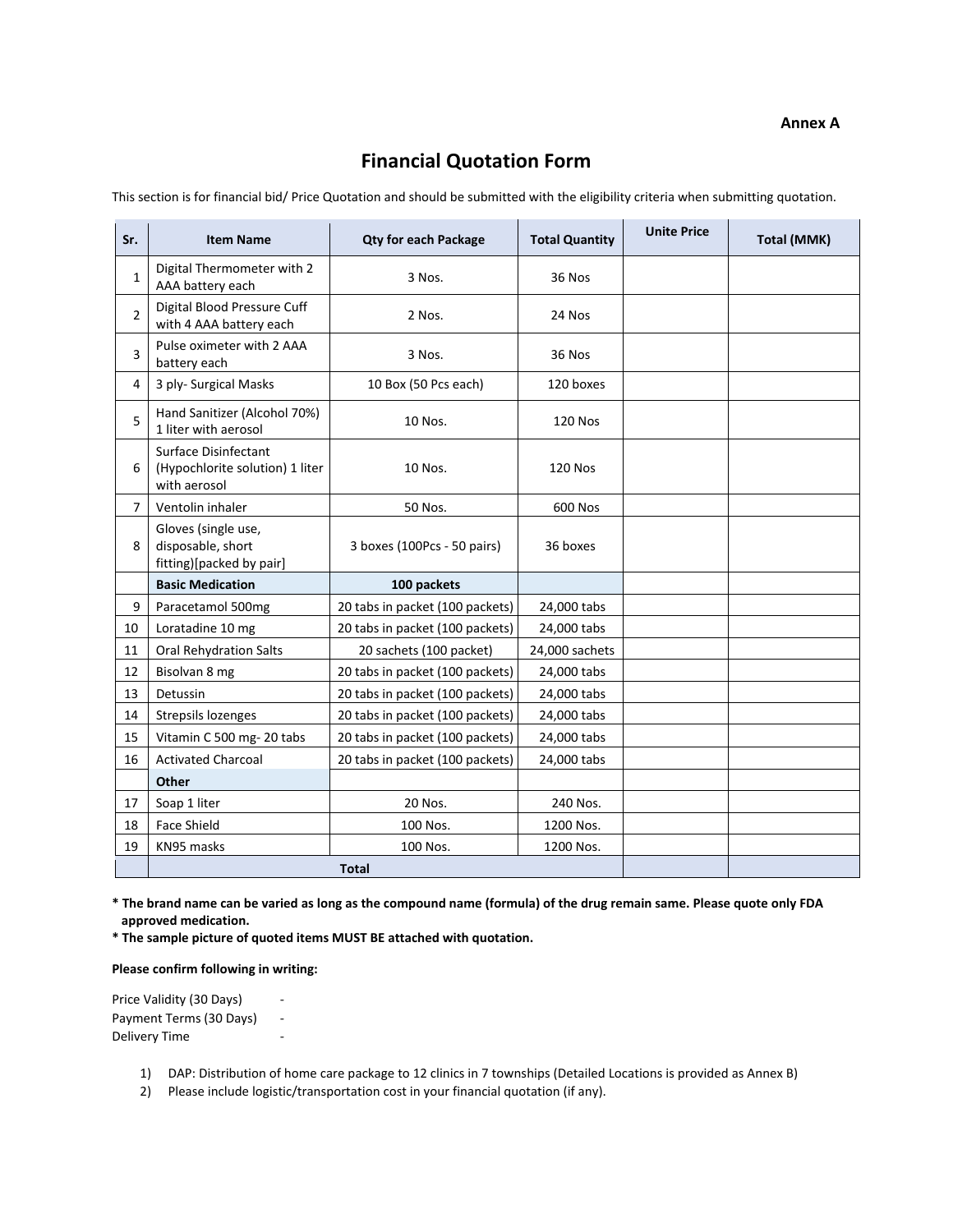- 3) Price must be all‐inclusive (material price, logistic cost etc), excluding all taxes from which the UN is exempt, as per the Tax Exemption section of the General Conditions of Contract.
- 4) All quotations should be clear, concise, comprehensive, and itemized according to the specifications and quantities indicated above. If currency other than MMK is used, bidders are required to indicate kindly so. Quotations shall be subject to arithmetic review of prices. Where total prices are incorrect, unit prices shall govern.

Signature and Stamp.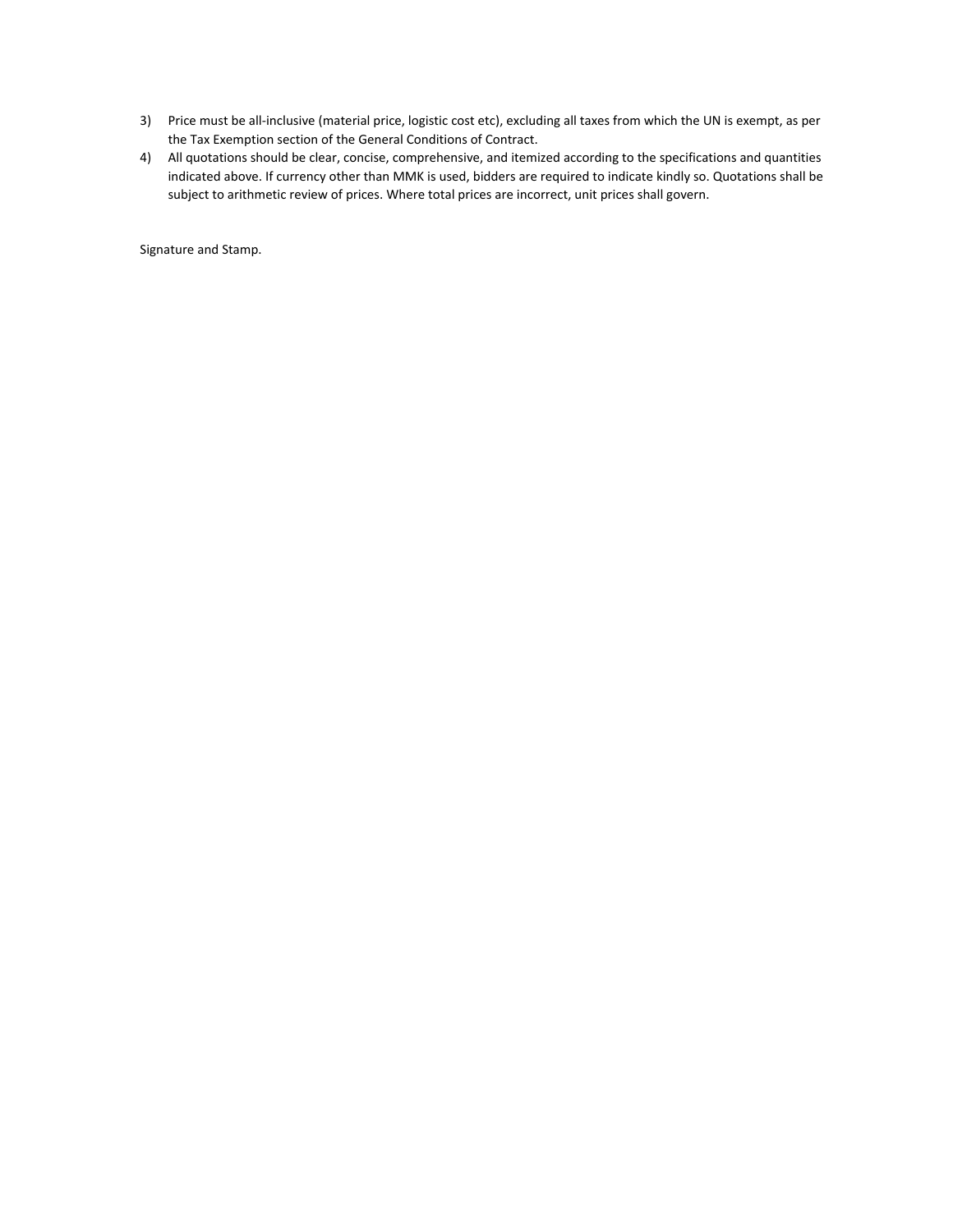### **Annex B**

# Detail Location of Clinics List

| <b>Sr</b>      | Township                  | <b>Ward Name</b>        | <b>Key Contact person</b><br><b>Name</b> | <b>Position</b>                                    | <b>Contact phone</b><br><b>Number</b>        | <b>Address</b>                                                                                           |
|----------------|---------------------------|-------------------------|------------------------------------------|----------------------------------------------------|----------------------------------------------|----------------------------------------------------------------------------------------------------------|
| $\mathbf{1}$   | <b>North</b><br>Oakkalapa | Nya Ward                | U Hla Kyaing                             | Responsible Person                                 | 09-401505272                                 | Prayahita Mon Mya Sate Htar clinic, Nya<br>Ward, Bon Mar 17th Street                                     |
| $\overline{2}$ | South Dagon               | Ward no.22              | U Nyunt Soe                              | Chairperson                                        | 09-777737859                                 | Shwe Yaung Twe Latt Social Volunteer<br>Clinic, Ayeyar Wun Main Street, Mi Ya<br><b>Htar Than Street</b> |
| $\overline{3}$ | Dagon<br>Seikkan          | Ward no.93              | U Htin Lin Aung                          | Responsible Person                                 | 09-673117546                                 | Lin Volunteer Clinic, Sein Pan Street and<br><b>B8 Street Corner Damayone</b>                            |
| $\overline{4}$ | Dagon<br>Seikkan          | Ward no. 67             | U Hlaing Win Tun                         | Chairman                                           | 09-777300064<br>09-777300046<br>09-450413334 | No.24/115, Asia Kannar Street, ward<br>no.67th Dagon Seik Kan Township, Ah<br>Kyin Nar Ku Tho Pyu Clinic |
| 5              | Shwe Pyi Thar             | Ward no.16              | Daw Kyi Kyi Lwin                         | Mid wife                                           | 09-420107013                                 | Ban Du La Street Thwe, 2th street                                                                        |
| 6              | Shwe Pyi Thar             | Ward no.24              | Daw Aye Aye Than                         | Mid wife                                           | 09-454534684                                 | Near Primary School, Ywar Lel Main<br><b>Street</b>                                                      |
| 7              | Hlaingtharyar             | Ah Lel Ywar Gyi         | U Win Hlaing                             | <b>Asst - Operation Room</b><br>Responsible Person | 09-422682138                                 | Saytanar Payahita Clinic, Aung Zayyamin<br><b>Monastery Compound</b>                                     |
| 8              | Hlaingtharyar             | Kular Gyi Su<br>Village | Daw Nwee Ni Cho                          | Mid wife                                           | 09-448053647                                 | Thit Ta Khar Kyaung Street, Kalar Gyi Su<br>Village                                                      |
| 9              | Hlaingtharyar             | Ward no.18              | Daw Ei Ei Hlaing                         | Mid wife                                           | 09-795720541                                 | Bo Aung Kyaw Main Street                                                                                 |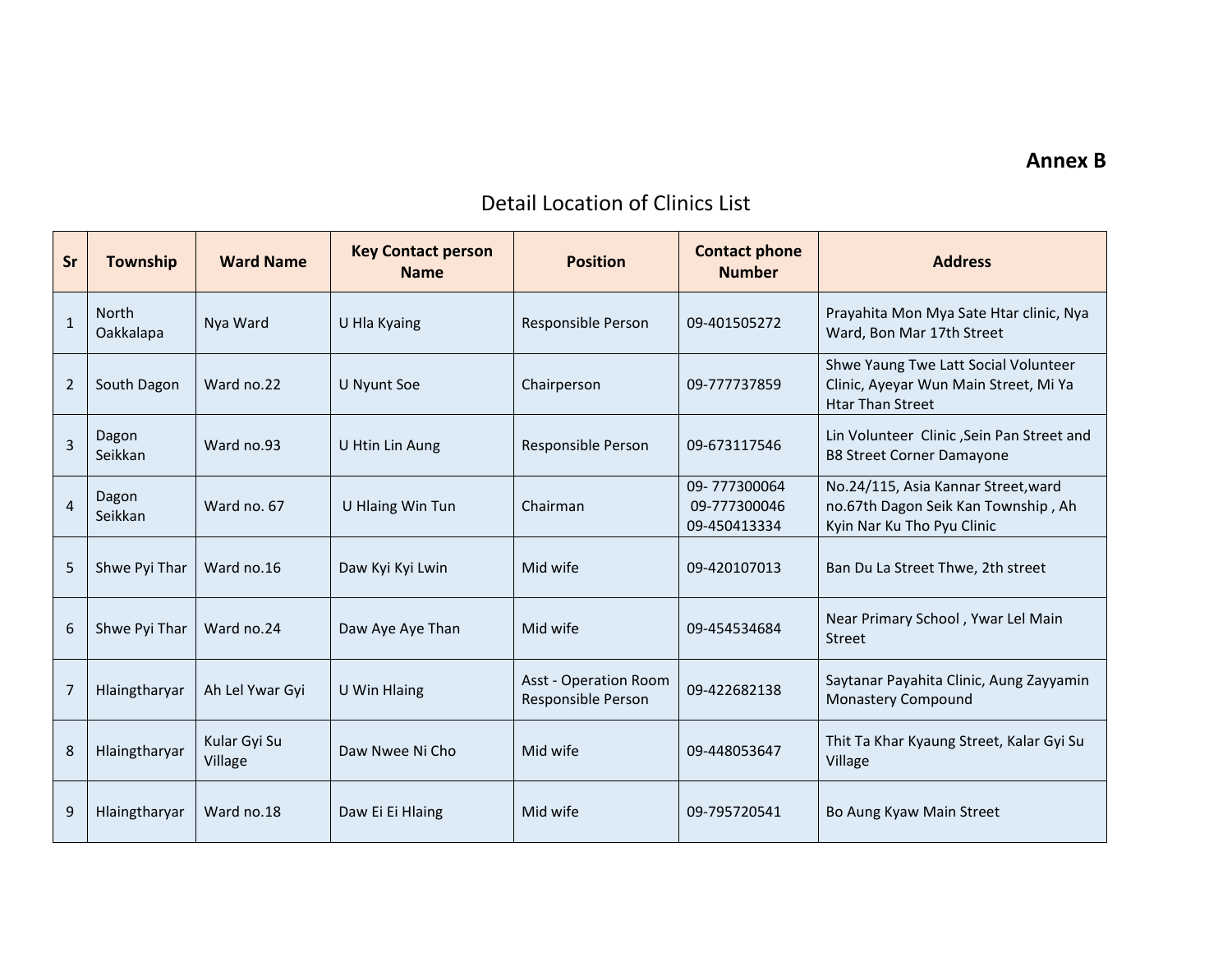| 10 | Thanlyin | Ah Mu Htan Ward | U Mg Mg Myint                    | Responsible Person | 09-785166887                 | Kyaik Baw Di Compound, Myitta Yaik<br>Clinic                        |
|----|----------|-----------------|----------------------------------|--------------------|------------------------------|---------------------------------------------------------------------|
| 11 | Thanlyin | Kun Khoe Yar    | Rakhitanyarni<br>Daw Khin Aye Mu | Responsible Person | 09-777002597<br>09-795325898 | Thabarwa Yeik Thar, Kun Khoe Yar 6th<br>Htat near Tar Wa University |
| 12 | Thanlyin | Kun Khoe Yar    | Rakhitanyarni<br>Daw Khin Aye Mu | Responsible Person | 09-777002597<br>09-795325898 | Thabarwa Yeik Thar, Kun Khoe Yar Lay<br>Htat near Tar Wa University |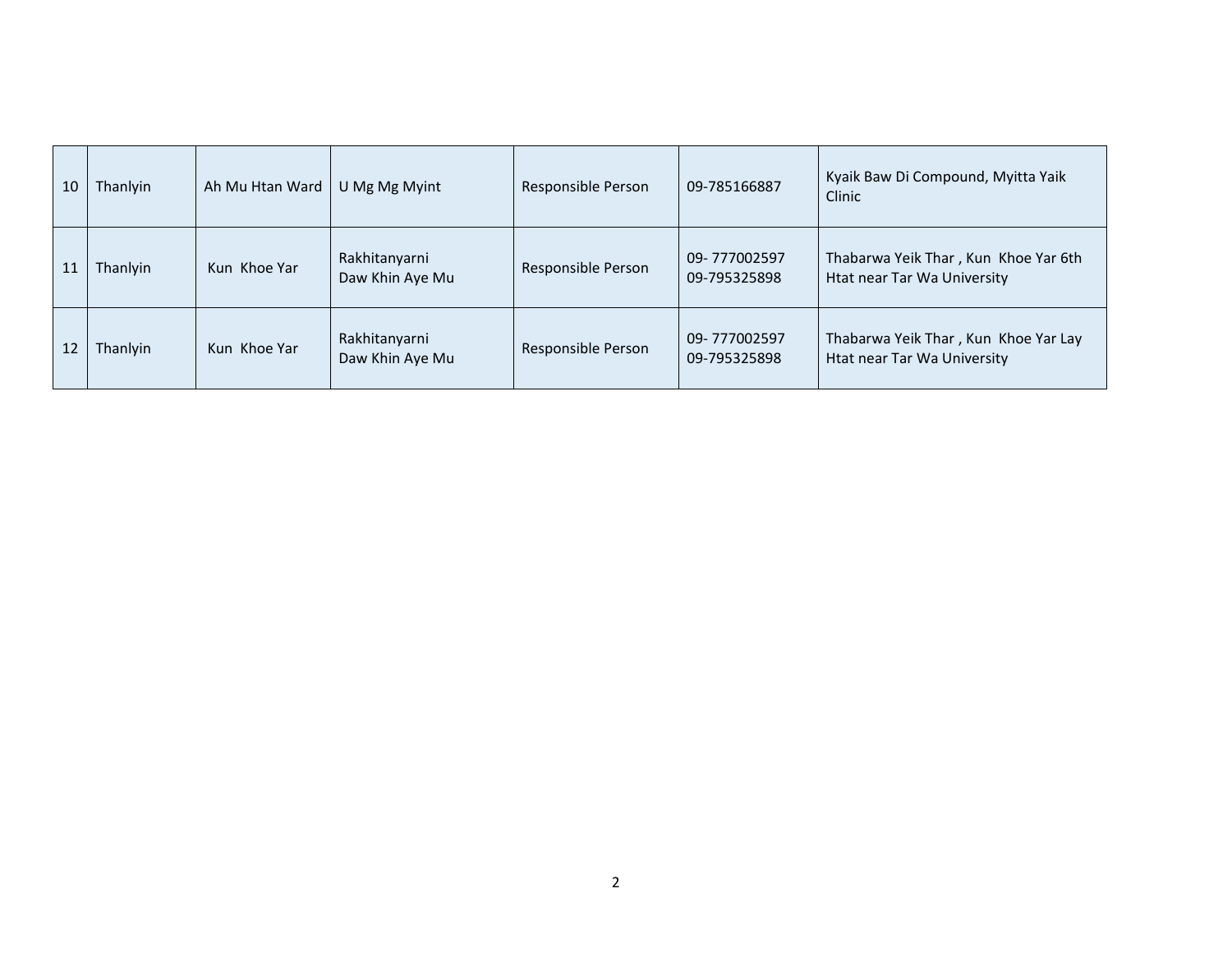



# **GENERAL C O NDI TI O NS O F C O NTRACT**

#### **CONTRACTS FOR THE PROVISION OF GOODS AND SERVICES**

- 1. **LEGAL STATUS OF THE PARTIES:** The United Nations and the Contractor shall also each be referred to as a "Party" hereunder, and:
	- 1.1 Pursuant, *inter alia,* to the Charter of the United Nations and the Convention on the Privileges and Immunities of the United Nations, the United Nations, including its subsidiary organs, has full juridical personality and enjoys such privileges and immunities as are necessary for the independent fulfillment of its purposes.
	- 1.2 The Contractor shall have the legal status of an independent contractor *vis-à-vis* the United Nations, and nothing contained in or relating to the Contract shall be construed as establishing or creating between the Parties the relationship of employer and employee or of principal and agent. The officials, representatives, employees, or subcontractors of each of the Parties shall not be considered in any respect as being the employees or agents of the other Party, and each Party shall be solely responsible for all claims arising out of or relating to its engagement of such persons or entities.
- 2. **RESPONSIBILITY FOR EMPLOYEES:** To the extent that the Contract involves the provision of any services to the United Nations by the Contractor's officials, employees, agents, servants, subcontractors and other representatives (collectively, the Contractor's "personnel"), the following provisions shall apply:
	- 2.1 The Contractor shall be responsible for the professional and technical competence of the personnel it assigns to perform work under the Contract and will select reliable and competent individuals who will be able to effectively perform the obligations under the Contract and who, while doing so, will respect the local laws and customs and conform to a high standard of moral and ethical conduct.
	- 2.2 Such Contractor personnel shall be professionally qualified and, if required to work with officials or staff of the United Nations, shall be able to do so effectively. The qualifications of any personnel whom the Contractor may assign or may propose to assign to perform any obligations under the Contract shall be substantially the same, or better, as the qualifications of any personnel originally proposed by the Contractor.
	- 2.3 At the option of and in the sole discretion of the United Nations:
		- 2.3.1 the qualifications of personnel proposed by the Contractor (*e.g.,* a curriculum vitae) may be reviewed by the United Nations prior to such personnel's performing any obligations under the Contract:
		- 2.3.2 any personnel proposed by the Contractor to perform obligations under the Contract may be interviewed by qualified staff or officials of the United Nations prior to such personnel's performing any obligations under the Contract; and,
		- 2.3.3 in cases in which, pursuant to Article 2.3.1 or 2.3.2, above, the United Nations has reviewed the qualifications of such Contractor's personnel, the United Nations may reasonably refuse to accept any such personnel.
	- 2.4 Requirements specified in the Contract regarding the number or qualifications of the Contractor's personnel may change during the course of performance of the Contract. Any such change shall be made only following written notice of such proposed change and upon written agreement between the Parties regarding such change, subject to the following:
		- 2.4.1 The United Nations may, at any time, request, in writing, the withdrawal or replacement of any of the Contractor's personnel, and such request shall not be unreasonably refused by the Contractor.
		- 2.4.2 Any of the Contractor's personnel assigned to perform obligations under the Contract shall not be withdrawn or replaced without the prior written consent of the United Nations, which shall not be unreasonably withheld.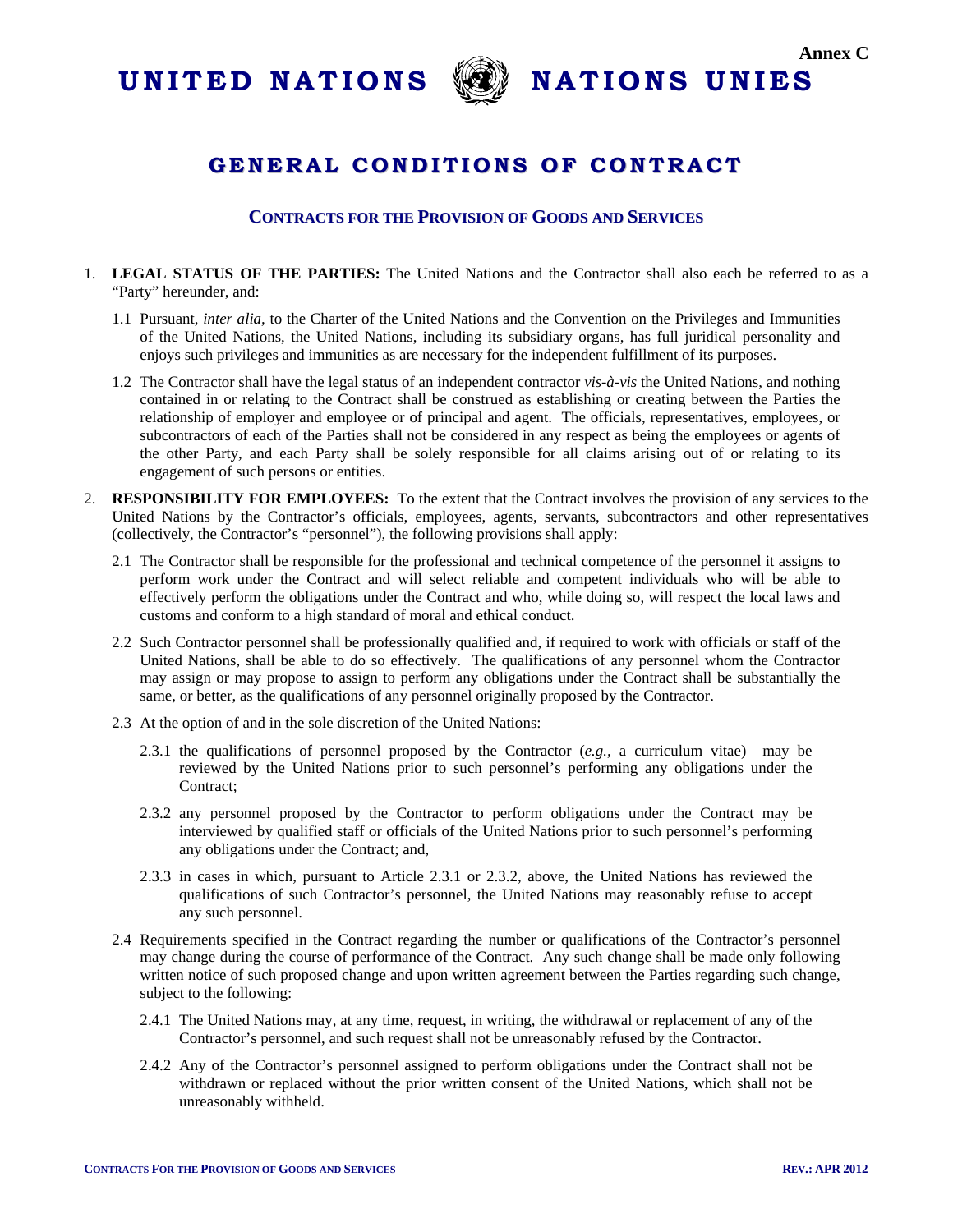

- 2.4.3 The withdrawal or replacement of the Contractor's personnel shall be carried out as quickly as possible and in a manner that will not adversely affect the performance of obligations under the Contract.
- 2.4.4 All expenses related to the withdrawal or replacement of the Contractor's personnel shall, in all cases, be borne exclusively by the Contractor.
- 2.4.5 Any request by the United Nations for the withdrawal or replacement of the Contractor's personnel shall not be considered to be a termination, in whole or in part, of the Contract, and the United Nations shall not bear any liability in respect of such withdrawn or replaced personnel.
- 2.4.6 If a request for the withdrawal or replacement of the Contractor's personnel is *not* based upon a default by or failure on the part of the Contractor to perform its obligations in accordance with the Contract, the misconduct of the personnel, or the inability of such personnel to reasonably work together with United Nations officials and staff, then the Contractor shall not be liable by reason of any such request for the withdrawal or replacement of the Contractor's personnel for any delay in the performance by the Contractor of its obligations under the Contract that is substantially the result of such personnel's being withdrawn or replaced.
- 2.5 Nothing in Articles 2.2, 2.3 and 2.4, above, shall be construed to create any obligations on the part of the United Nations with respect to the Contractor's personnel assigned to perform work under the Contract, and such personnel shall remain the sole responsibility of the Contractor.
- 2.6 The Contractor shall be responsible for requiring that all personnel assigned by it to perform any obligations under the Contract and who may have access to any premises or other property of the United Nations shall:
	- 2.6.1 undergo or comply with security screening requirements made known to the Contractor by the United Nations, including but not limited to, a review of any criminal history;
	- 2.6.2 when within United Nations premises or on United Nations property, display such identification as may be approved and furnished by the United Nations security officials, and that upon the withdrawal or replacement of any such personnel or upon termination or completion of the Contract, such personnel shall immediately return any such identification to the United Nations for cancellation.
- 2.7 Within one working day after learning that any of Contractor's personnel who have access to any United Nations premises have been charged by law enforcement authorities with an offense other than a minor traffic offense, the Contractor shall provide written notice to inform the United Nations about the particulars of the charges then known and shall continue to inform the United Nations concerning all substantial developments regarding the disposition of such charges.
- 2.8 All operations of the Contractor, including without limitation, storage of equipment, materials, supplies and parts, within United Nations premises or on United Nations property shall be confined to areas authorized or approved by the United Nations. The Contractor's personnel shall not enter or pass through and shall not store or dispose of any of its equipment or materials in any areas within United Nations premises or on United Nations property without appropriate authorization from the United Nations.

#### 3. **ASSIGNMENT:**

- 3.1 Except as provided in Article 3.2, below, the Contractor may not assign, transfer, pledge or make any other disposition of the Contract, of any part of the Contract, or of any of the rights, claims or obligations under the Contract except with the prior written authorization of the UN. Any such unauthorized assignment, transfer, pledge or other disposition, or any attempt to do so, shall not be binding on the United Nations. Except as permitted with respect to any approved subcontractors, the Contractor shall not delegate any of its obligations under this Contract, except with the prior written consent of the UN. Any such unauthorized delegation, or attempt to do so, shall not be binding on the United Nations.
- 3.2 The Contractor may assign or otherwise transfer the Contract to the surviving entity resulting from a reorganization of the Contractor's operations, *provided that:*
	- 3.2.1 such reorganization is not the result of any bankruptcy, receivership or other similar proceedings; *and,*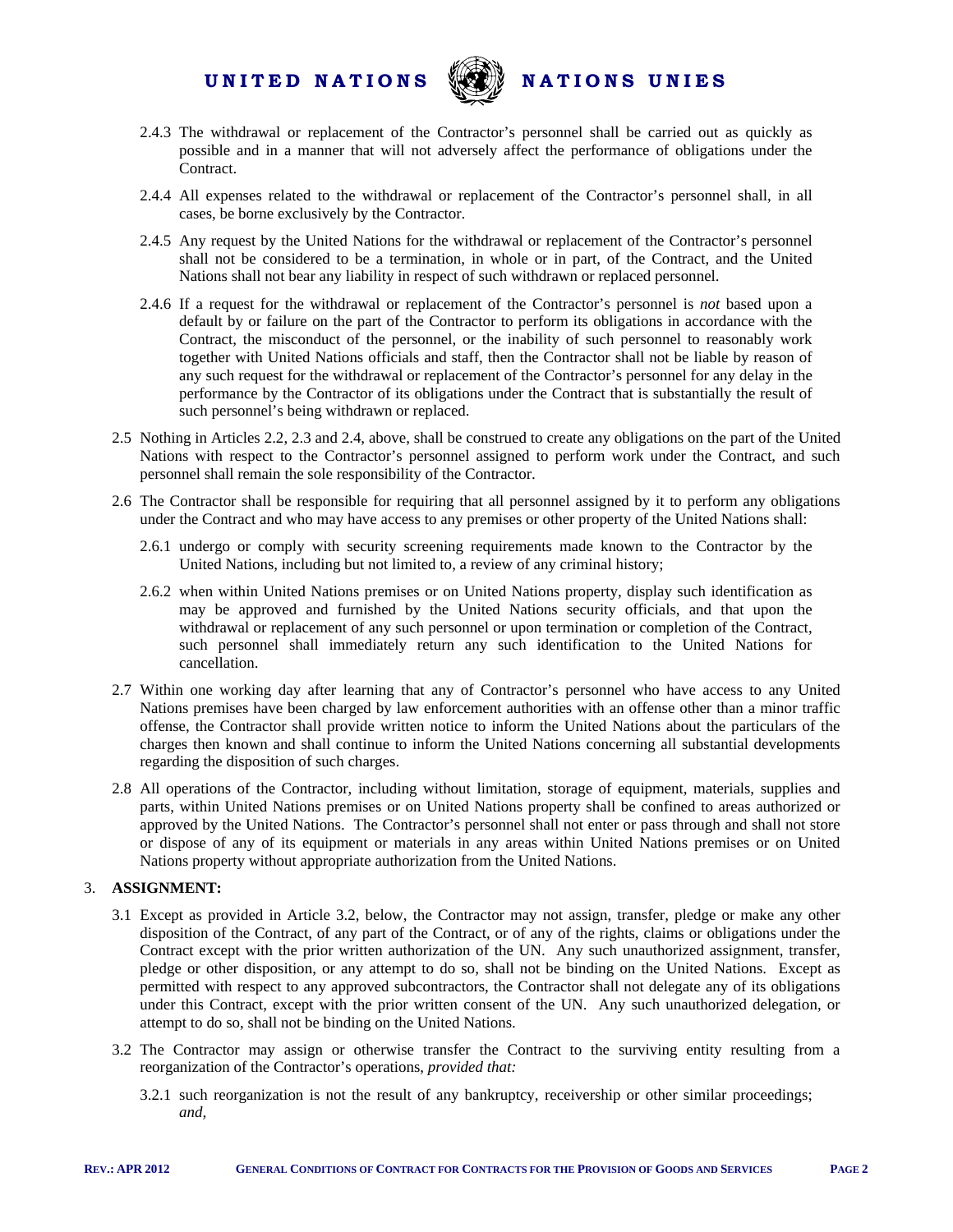

- 3.2.2 such reorganization arises from a sale, merger, or acquisition of all or substantially all of the Contractor's assets or ownership interests; *and*,
- 3.2.3 the Contractor promptly notifies the United Nations about such assignment or transfer at the earliest opportunity; *and*,
- 3.2.4 the assignee or transferee agrees in writing to be bound by all of the terms and conditions of the Contract, and such writing is promptly provided to the United Nations following the assignment or transfer.
- 4. **SUBCONTRACTING:** In the event that the Contractor requires the services of subcontractors to perform any obligations under the Contract, the Contractor shall obtain the prior written approval of the United Nations. The United Nations shall be entitled, in its sole discretion, to review the qualifications of any subcontractors and to reject any proposed subcontractor that the United Nations reasonably considers is not qualified to perform obligations under the Contract. The United Nations shall have the right to require any subcontractor's removal from United Nations premises without having to give any justification therefor. Any such rejection or request for removal shall not, in and of itself, entitle the Contractor to claim any delays in the performance, or to assert any excuses for the non-performance, of any of its obligations under the Contract, and the Contractor shall be solely responsible for all services and obligations performed by its subcontractors. The terms of any subcontract shall be subject to, and shall be construed in a manner that is fully in accordance with, all of the terms and conditions of the Contract.
- 5. **PURCHASE OF GOODS:** To the extent that the Contract involves any purchase of goods, whether in whole or in part, and unless specifically stated otherwise in the Contract, the following conditions shall apply to any purchases of goods under the Contract:
	- 5.1 **DELIVERY OF GOODS:** The Contractor shall hand over or make available the goods, and the United Nations shall receive the goods, at the place for the delivery of the goods and within the time for delivery of the goods specified in the Contract. The Contractor shall provide to the United Nations such shipment documentation (including, without limitation, bills of lading, airway bills, and commercial invoices) as are specified in the Contract or, otherwise, as are customarily utilized in the trade. All manuals, instructions, displays and any other information relevant to the goods shall be in the English language unless otherwise specified in the Contract. Unless otherwise stated in the Contract (including, but not limited to, in any "INCOTERM" or similar trade term), the entire risk of loss, damage to, or destruction of the goods shall be borne exclusively by the Contractor until physical delivery of the goods to the United Nations in accordance with the terms of the Contract. Delivery of the goods shall not be deemed in itself as constituting acceptance of the goods by the United Nations.
	- 5.2 **INSPECTION OF THE GOODS:** If the Contract provides that the goods may be inspected prior to delivery, the Contractor shall notify the United Nations when the goods are ready for pre-delivery inspection. Notwithstanding any pre-delivery inspection, the United Nations or its designated inspection agents may also inspect the goods upon delivery in order to confirm that the goods conform to applicable specifications or other requirements of the Contract. All reasonable facilities and assistance, including, but not limited to, access to drawings and production data, shall be furnished to the United Nations or its designated inspection agents at no charge therefor. Neither the carrying out of any inspections of the goods nor any failure to undertake any such inspections shall relieve the Contractor of any of its warranties or the performance of any obligations under the Contract.
	- 5.3 **PACKAGING OF THE GOODS:** The Contractor shall package the goods for delivery in accordance with the highest standards of export packaging for the type and quantities and modes of transport of the goods. The goods shall be packed and marked in a proper manner in accordance with the instructions stipulated in the Contract or, otherwise, as customarily done in the trade, and in accordance with any requirements imposed by applicable law or by the transporters and manufacturers of the goods. The packing, in particular, shall mark the Contract or Purchase Order number and any other identification information provided by the United Nations as well as such other information as is necessary for the correct handling and safe delivery of the goods. Unless otherwise specified in the Contract, the Contractor shall have no right to any return of the packing materials.
	- 5.4 **TRANSPORTATION & FREIGHT:** Unless otherwise specified in the Contract (including, but not limited to, in any "INCOTERM" or similar trade term), the Contractor shall be solely liable for making all transport arrangements and for payment of freight and insurance costs for the shipment and delivery of the goods in accordance with the requirements of the Contract. The Contractor shall ensure that the United Nations receives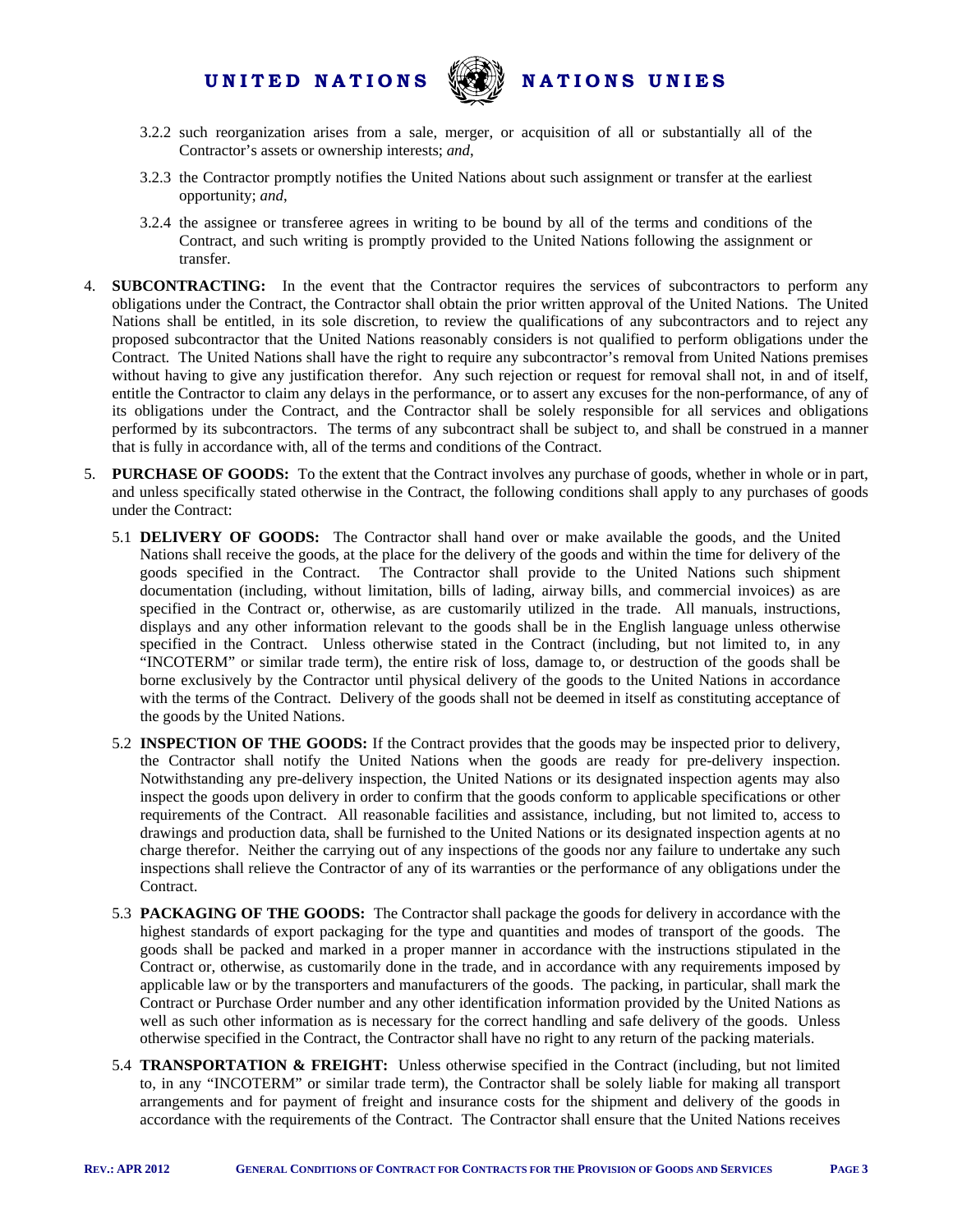

all necessary transport documents in a timely manner so as to enable the United Nations to take delivery of the goods in accordance with the requirements of the Contract.

- 5.5 **WARRANTIES:** Unless otherwise specified in the Contract, in addition to and without limiting any other warranties, remedies or rights of the United Nations stated in or arising under the Contract, the Contractor warrants and represents that:
	- 5.5.1 The goods, including all packaging and packing thereof, conform to the specifications of the Contract, are fit for the purposes for which such goods are ordinarily used and for any purposes expressly made known in writing in the Contract, and shall be of even quality, free from faults and defects in design, material, manufacturer and workmanship;
	- 5.5.2 If the Contractor is not the original manufacturer of the goods, the Contractor shall provide the United Nations with the benefit of all manufacturers' warranties in addition to any other warranties required to be provided under the Contract;
	- 5.5.3 The goods are of the quality, quantity and description required by the Contract, including when subjected to conditions prevailing in the place of final destination;
	- 5.5.4 The goods are free from any right of claim by any third-party, including claims of infringement of any intellectual property rights, including, but not limited to, patents, copyright and trade secrets;
	- 5.5.5 The goods are new and unused;
	- 5.5.6 All warranties will remain fully valid following any delivery of the goods and for a period of not less than one (1) year following acceptance of the goods by the United Nations in accordance with the Contract:
	- 5.5.7 During any period in which the Contractor's warranties are effective, upon notice by the United Nations that the goods do not conform to the requirements of the Contract, the Contractor shall promptly and at its own expense correct such non-conformities or, in case of its inability to do so, replace the defective goods with goods of the same or better quality or, at its own cost, remove the defective goods and fully reimburse the United Nations for the purchase price paid for the defective goods; and,
	- 5.5.8 The Contractor shall remain responsive to the needs of the United Nations for any services that may be required in connection with any of the Contractor's warranties under the Contract.
- 5.6 **ACCEPTANCE OF GOODS:** Under no circumstances shall the United Nations be required to accept any goods that do not conform to the specifications or requirements of the Contract. The United Nations may condition its acceptance of the goods upon the successful completion of acceptance tests as may be specified in the Contract or otherwise agreed in writing by the Parties. In no case shall the United Nations be obligated to accept any goods unless and until the United Nations has had a reasonable opportunity to inspect the goods following delivery. If the Contract specifies that the United Nations shall provide a written acceptance of the goods, the goods shall not be deemed accepted unless and until the United Nations in fact provides such written acceptance. In no case shall payment by the United Nations in and of itself constitute acceptance of the goods.
- 5.7 **REJECTION OF GOODS:** Notwithstanding any other rights of, or remedies available to the United Nations under the Contract, in case any of the goods are defective or otherwise do not conform to the specifications or other requirements of the Contract, the United Nations, at its sole option, may reject or refuse to accept the goods, and within thirty (30) days following receipt of notice from the United Nations of such rejection or refusal to accept the goods, the Contractor shall, in sole option of the United Nations:
	- 5.7.1 provide a full refund upon return of the goods, or a partial refund upon a return of a portion of the goods, by the United Nations; *or,*
	- 5.7.2 repair the goods in a manner that would enable the goods to conform to the specifications or other requirements of the Contract; *or*,
	- 5.7.3 replace the goods with goods of equal or better quality; *and*,
	- 5.7.4 pay all costs relating to the repair or return of the defective goods as well as the costs relating to the storage of any such defective goods and for the delivery of any replacement goods to the United Nations.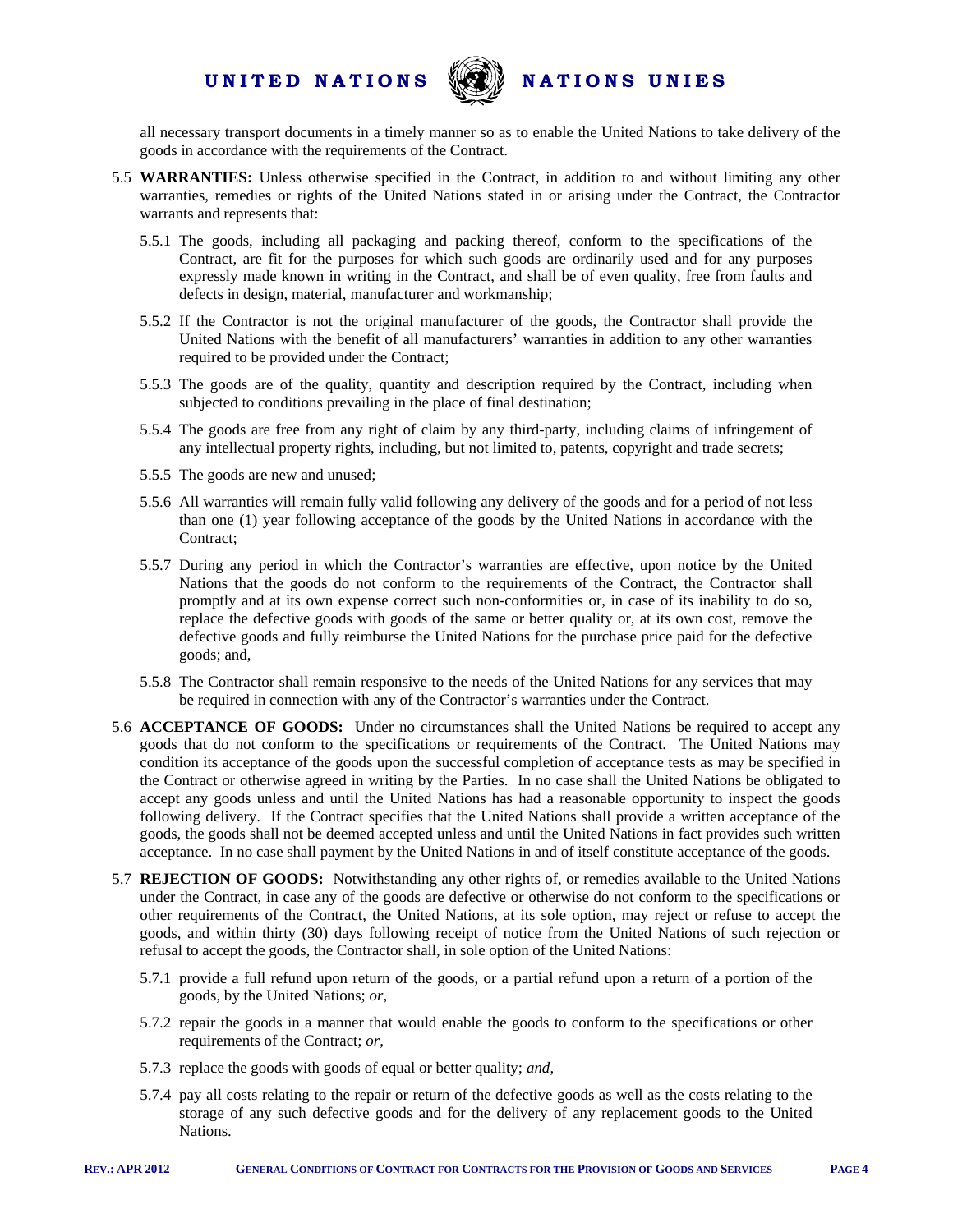

- 5.8 In the event that the United Nations elects to return any of the goods for the reasons specified in Article 5.7, above, the United Nations may procure the goods from another source. In addition to any other rights or remedies available to the United Nations under the Contract, including, but not limited to, the right to terminate the Contract, the Contractor shall be liable for any additional cost beyond the balance of the Contract price resulting from any such procurement, including, *inter alia*, the costs of engaging in such procurement, and the United Nations shall be entitled to compensation from the Contractor for any reasonable expenses incurred for preserving and storing the goods for the Contractor's account.
- 5.9 **TITLE:** The Contractor warrants and represents that the goods delivered under the Contract are unencumbered by any third party's title or other property rights, including, but not limited to, any liens or security interests. Unless otherwise expressly provided in the Contract, title in and to the goods shall pass from the Contractor to the United Nations upon delivery of the goods and their acceptance by the United Nations in accordance with the requirements of the Contract.
- 5.10**EXPORT LICENSING:** The Contractor shall be responsible for obtaining any export license required with respect to the goods, products, or technologies, including software, sold, delivered, licensed or otherwise provided to the United Nations under the Contract. The Contractor shall procure any such export license in an expeditious manner. Subject to and without any waiver of the privileges and immunities of the United Nations, the United Nations shall lend the Contractor all reasonable assistance required for obtaining any such export license. Should any Governmental entity refuse, delay or hinder the Contractor's ability to obtain any such export license, the Contractor shall promptly consult with the United Nations to enable the United Nations to take appropriate measures to resolve the matter.

#### 6. **INDEMNIFICATION**:

- 6.1 The Contractor shall indemnify, defend, and hold and save harmless, the United Nations, and its officials, agents and employees, from and against all suits, proceedings, claims, demands, losses and liability of any kind or nature brought by any third party against the United Nations, including, but not limited to, all litigation costs and expenses, attorney's fees, settlement payments and damages, based on, arising from, or relating to:
	- 6.1.1 allegations or claims that the possession of or use by the United Nations of any patented device, any copyrighted material, or any other goods, property or services provided or licensed to the United Nations under the terms of the Contract, in whole or in part, separately or in a combination contemplated by the Contractor's published specifications therefor, or otherwise specifically approved by the Contractor, constitutes an infringement of any patent, copyright, trademark, or other intellectual property right of any third party; *or,*
	- 6.1.2 any acts or omissions of the Contractor, or of any subcontractor or anyone directly or indirectly employed by them in the performance of the Contract, which give rise to legal liability to anyone not a party to the Contract, including, without limitation, claims and liability in the nature of a claim for workers' compensation.
- 6.2 The indemnity set forth in Article 6.1.1, above, shall not apply to:
	- 6.2.1 A claim of infringement resulting from the Contractor's compliance with specific written instructions by the United Nations directing a change in the specifications for the goods, property, materials, equipment or supplies to be or used, or directing a manner of performance of the Contract or requiring the use of specifications not normally used by the Contractor; *or*
	- 6.2.2 A claim of infringement resulting from additions to or changes in any goods, property, materials equipment, supplies or any components thereof furnished under the Contract if the United Nations or another party acting under the direction of the United Nations made such changes.
- 6.3 In addition to the indemnity obligations set forth in this Article 6, the Contractor shall be obligated, at its sole expense, to defend the United Nations and its officials, agents and employees, pursuant to this Article 6, regardless of whether the suits, proceedings, claims and demands in question actually give rise to or otherwise result in any loss or liability.
- 6.4 The United Nations shall advise the Contractor about any such suits, proceedings, claims, demands, losses or liability within a reasonable period of time after having received actual notice thereof. The Contractor shall have sole control of the defense of any such suit, proceeding, claim or demand and of all negotiations in connection with the settlement or compromise thereof, except with respect to the assertion or defense of the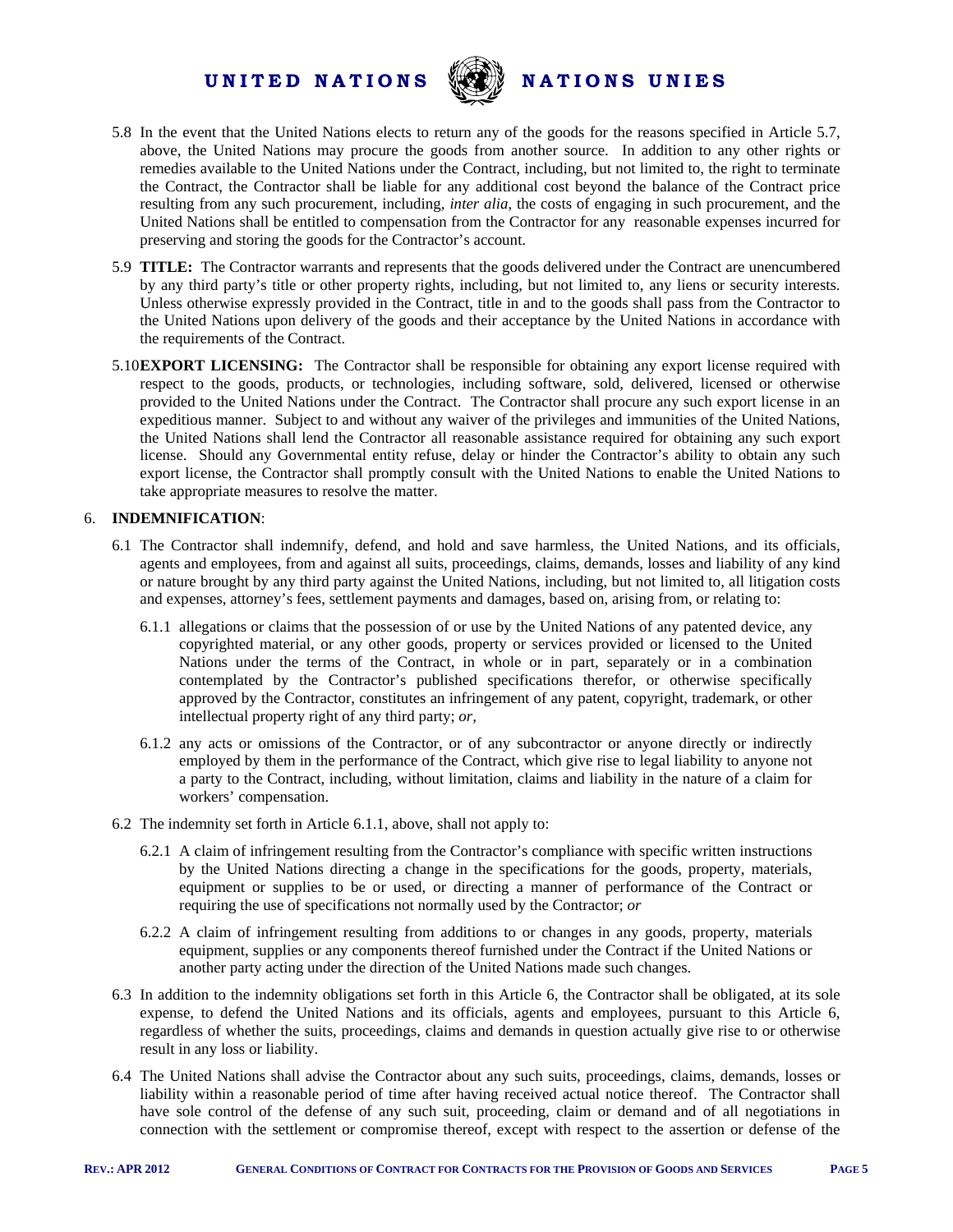

privileges and immunities of the United Nations or any matter relating thereto, for which only the United Nations itself is authorized to assert and maintain. The United Nations shall have the right, at its own expense, to be represented in any such suit, proceeding, claim or demand by independent counsel of its own choosing.

- 6.5 In the event the use by the United Nations of any goods, property or services provided or licensed to the United Nations by the Contractor, in whole or in part, in any suit or proceeding, is for any reason enjoined, temporarily or permanently, or is found to infringe any patent, copyright, trademark or other intellectual property right, or in the event of a settlement, is enjoined, limited or otherwise interfered with, then the Contractor, at its sole cost and expense, shall, promptly, either:
	- 6.5.1 procure for the United Nations the unrestricted right to continue using such goods or services provided to the United Nations;
	- 6.5.2 replace or modify the goods or services provided to the United Nations, or part thereof, with the equivalent or better goods or services, or part thereof, that is non-infringing; *or*,
	- 6.5.3 refund to the United Nations the full price paid by the United Nations for the right to have or use such goods, property or services, or part thereof.

#### 7. **INSURANCE AND LIABILITY**:

- 7.1 The Contractor shall pay the United Nations promptly for all loss, destruction, or damage to the property of the United Nations caused by the Contractor's personnel or by any of its subcontractors or anyone else directly or indirectly employed by the Contractor or any of its subcontractors in the performance of the Contract.
- 7.2 Unless otherwise provided in the Contract, prior to commencement of performance of any other obligations under the Contract, and subject to any limits set forth in the Contract, the Contractor shall take out and shall maintain for the entire term of the Contract, for any extension thereof, and for a period following any termination of the Contract reasonably adequate to deal with losses:
	- 7.2.1 insurance against all risks in respect of its property and any equipment used for the performance of the Contract;
	- 7.2.2 workers' compensation insurance, or its equivalent, or employer's liability insurance, or its equivalent, with respect to the Contractor's personnel sufficient to cover all claims for injury, death and disability, or any other benefits required to be paid by law, in connection with the performance of the Contract;
	- 7.2.3 liability insurance in an adequate amount to cover all claims, including, but not limited to, claims for death and bodily injury, products and completed operations liability, loss of or damage to property, and personal and advertising injury, arising from or in connection with the Contractor's performance under the Contract, including, but not limited to, liability arising out of or in connection with the acts or omissions of the Contractor, its personnel, agents, or invitees, or the use, during the performance of the Contract, of any vehicles, boats, airplanes or other transportation vehicles and equipment, whether or not owned by the Contractor; *and*,
	- 7.2.4 such other insurance as may be agreed upon in writing between the United Nations and the Contractor.
- 7.3 The Contractor's liability policies shall also cover subcontractors and all defense costs and shall contain a standard "cross liability" clause.
- 7.4 The Contractor acknowledges and agrees that the United Nations accepts no responsibility for providing life, health, accident, travel or any other insurance coverage which may be necessary or desirable in respect of any personnel performing services for the Contractor in connection with the Contract.
- 7.5 Except for the workers' compensation insurance or any self-insurance program maintained by the Contractor and approved by the United Nations, in its sole discretion, for purposes of fulfilling the Contractor's requirements for providing insurance under the Contract, the insurance policies required under the Contract shall:
	- 7.5.1 name the United Nations as an additional insured under the liability policies, including, if required, as a separate endorsement under the policy;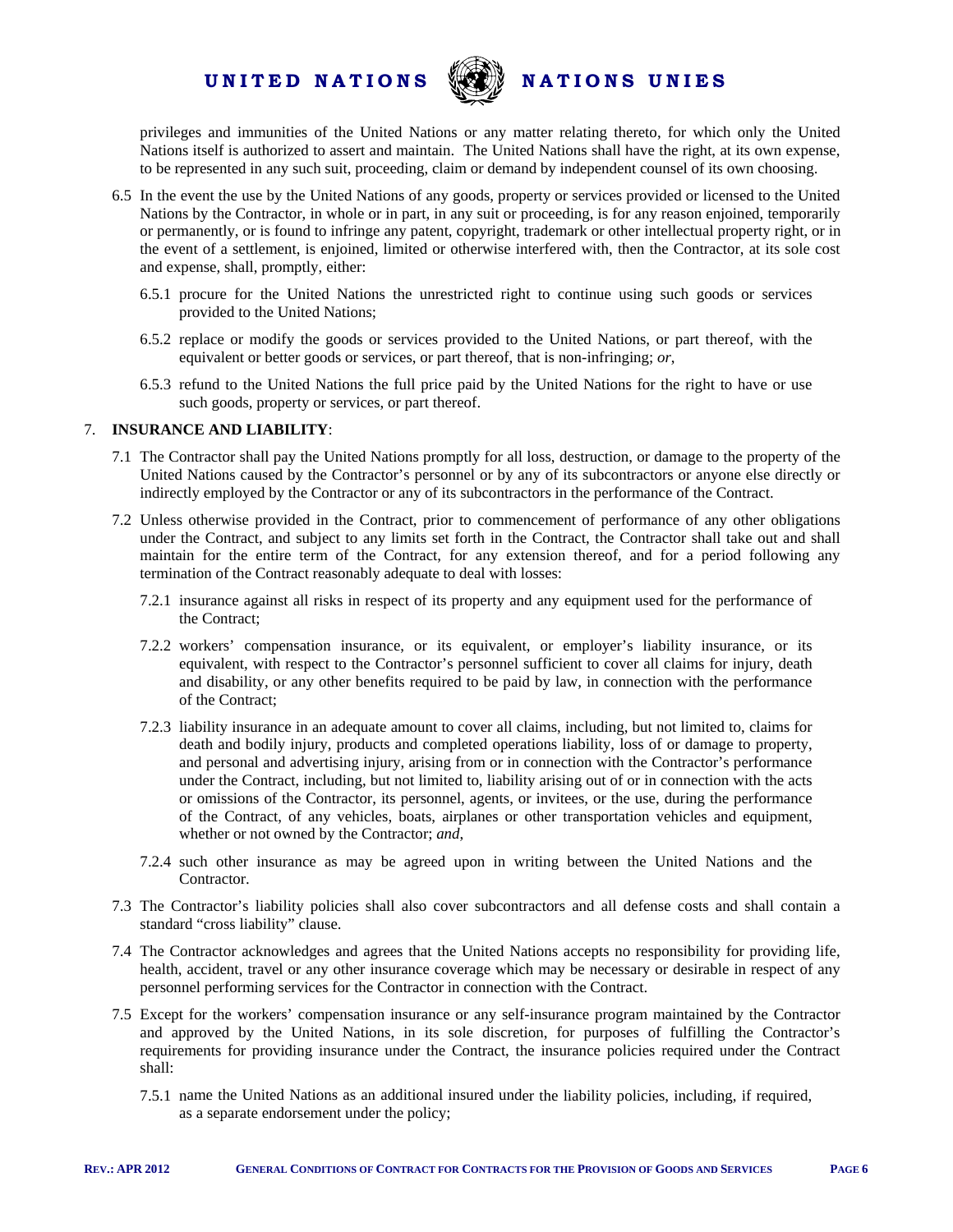

- 7.5.2 include a waiver of subrogation of the Contractor's insurance carrier's rights against the United Nations;
- 7.5.3 provide that the United Nations shall receive written notice from the Contractor's insurance carrier not less than thirty (30) days prior to any cancellation or material change of coverage; *and*,
- 7.5.4 include a provision for response on a primary and non-contributing basis with respect to any other insurance that may be available to the United Nations.
- 7.6 The Contractor shall be responsible to fund all amounts within any policy deductible or retention.
- 7.7 Except for any self-insurance program maintained by the Contractor and approved by the United Nations for purposes of fulfilling the Contractor's requirements for maintaining insurance under the Contract, the Contractor shall maintain the insurance taken out under the Contract with reputable insurers that are in good financial standing and that are acceptable to the United Nations. Prior to the commencement of any obligations under the Contract, the Contractor shall provide the United Nations with evidence, in the form of certificate of insurance or such other form as the United Nations may reasonably require, that demonstrates that the Contractor has taken out insurance in accordance with the requirements of the Contract. The United Nations reserves the right, upon written notice to the Contractor, to obtain copies of any insurance policies or insurance program descriptions required to be maintained by the Contractor under the Contract. Notwithstanding the provisions of Article 7.5.3, above, the Contractor shall promptly notify the United Nations concerning any cancellation or material change of insurance coverage required under the Contract.
- 7.8 The Contractor acknowledges and agrees that neither the requirement for taking out and maintaining insurance as set forth in the Contract nor the amount of any such insurance, including, but not limited to, any deductible or retention relating thereto, shall in any way be construed as limiting the Contractor's liability arising under or relating to the Contract.
- 8. **ENCUMBRANCES AND LIENS**: The Contractor shall not cause or permit any lien, attachment or other encumbrance by any person to be placed on file or to remain on file in any public office or on file with the United Nations against any monies due to the Contractor or that may become due for any work done or against any goods supplied or materials furnished under the Contract, or by reason of any other claim or demand against the Contractor or the United Nations.
- 9. **EQUIPMENT FURNISHED BY THE UNITED NATIONS TO THE CONTRACTOR**: Title to any equipment and supplies that may be furnished by the United Nations to the Contractor for the performance of any obligations under the Contract shall rest with the United Nations, and any such equipment shall be returned to the United Nations at the conclusion of the Contract or when no longer needed by the Contractor. Such equipment, when returned to the United Nations, shall be in the same condition as when delivered to the Contractor, subject to normal wear and tear, and the Contractor shall be liable to compensate the United Nations for the actual costs of any loss of, damage to, or degradation of the equipment that is beyond normal wear and tear.

#### 10. **COPYRIGHT, PATENTS AND OTHER PROPRIETARY RIGHTS:**

- 10.1 Except as is otherwise expressly provided in writing in the Contract, the United Nations shall be entitled to all intellectual property and other proprietary rights including, but not limited to, patents, copyrights, and trademarks, with regard to products, processes, inventions, ideas, know-how, or documents and other materials which the Contractor has developed for the United Nations under the Contract and which bear a direct relation to or are produced or prepared or collected in consequence of, or during the course of, the performance of the Contract. The Contractor acknowledges and agrees that such products, documents and other materials constitute works made for hire for the United Nations.
- 10.2 To the extent that any such intellectual property or other proprietary rights consist of any intellectual property or other proprietary rights of the Contractor: (i) that pre-existed the performance by the Contractor of its obligations under the Contract, or (ii) that the Contractor may develop or acquire, or may have developed or acquired, independently of the performance of its obligations under the Contract, the United Nations does not and shall not claim any ownership interest thereto, and the Contractor grants to the United Nations a perpetual license to use such intellectual property or other proprietary right solely for the purposes of and in accordance with the requirements of the Contract.
- 10.3 At the request of the United Nations, the Contractor shall take all necessary steps, execute all necessary documents and generally assist in securing such proprietary rights and transferring or licensing them to the United Nations in compliance with the requirements of the applicable law and of the Contract.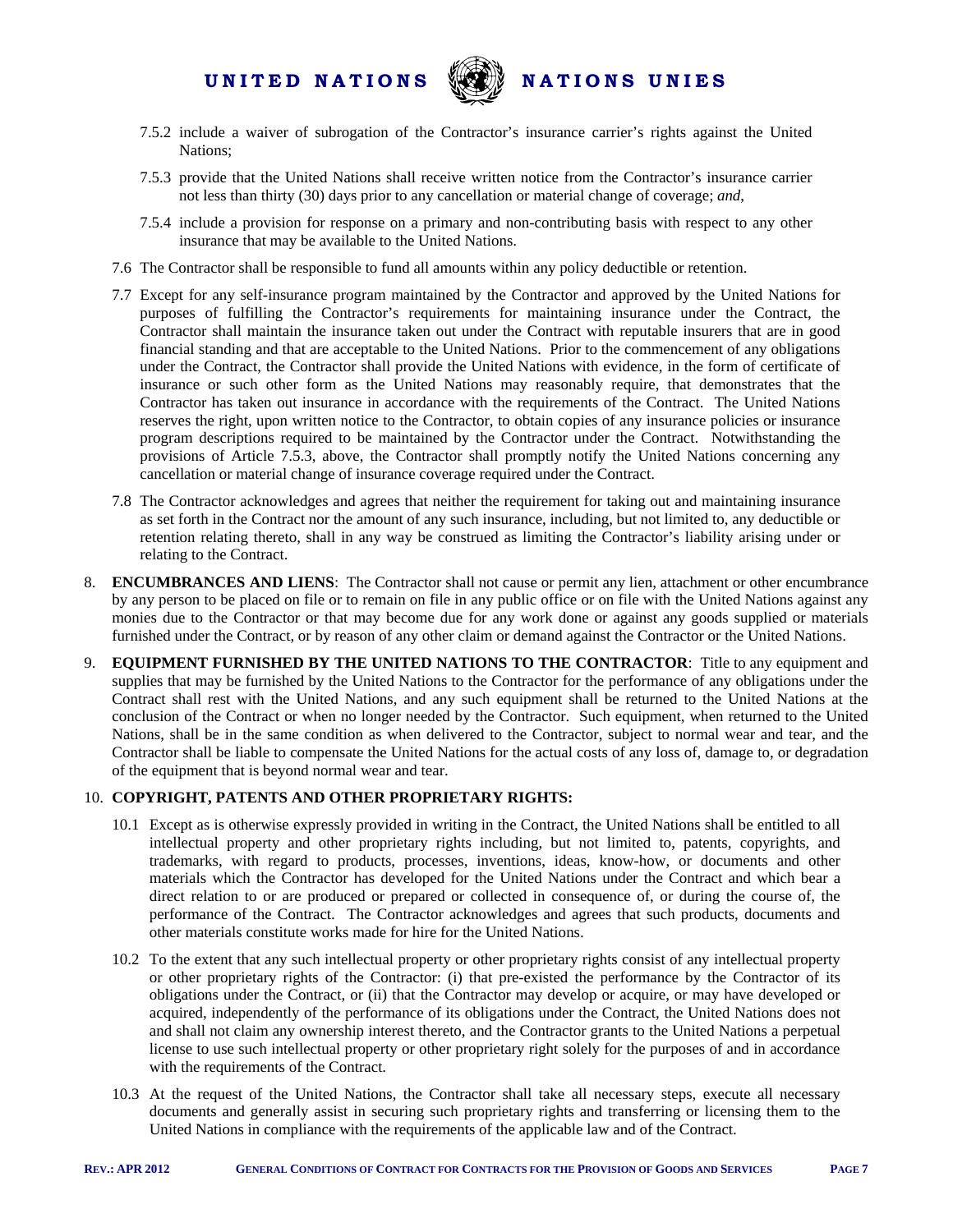

- 10.4 Subject to the foregoing provisions, all maps, drawings, photographs, mosaics, plans, reports, estimates, recommendations, documents, and all other data compiled by or received by the Contractor under the Contract shall be the property of the United Nations, shall be made available for use or inspection by the United Nations at reasonable times and in reasonable places, shall be treated as confidential, and shall be delivered only to United Nations authorized officials on completion of work under the Contract.
- 11. **PUBLICITY, AND USE OF THE NAME, EMBLEM OR OFFICIAL SEAL OF THE UNITED NATIONS:** The Contractor shall not advertise or otherwise make public for purposes of commercial advantage or goodwill that it has a contractual relationship with the United Nations, nor shall the Contractor, in any manner whatsoever use the name, emblem or official seal of the United Nations, or any abbreviation of the name of the United Nations in connection with its business or otherwise without the written permission the United Nations.
- 12. **CONFIDENTIAL NATURE OF DOCUMENTS AND INFORMATION**: Information and data that is considered proprietary by either Party or that is delivered or disclosed by one Party ("Discloser") to the other Party ("Recipient") during the course of performance of the Contract, and that is designated as confidential ("Information"), shall be held in confidence by that Party and shall be handled as follows:
	- 12.1 The Recipient shall:
		- 12.1.1 use the same care and discretion to avoid disclosure, publication or dissemination of the Discloser's Information as it uses with its own similar Information that it does not wish to disclose, publish or disseminate; *and*,
		- 12.1.2 use the Discloser's Information solely for the purpose for which it was disclosed.
	- 12.2 Provided that the Recipient has a written agreement with the following persons or entities requiring them to treat the Information confidential in accordance with the Contract and this Article 12, the Recipient may disclose Information to:
		- 12.2.1 any other party with the Discloser's prior written consent; *and*,
		- 12.2.2 the Recipient's employees, officials, representatives and agents who have a need to know such Information for purposes of performing obligations under the Contract, and employees officials, representatives and agents of any legal entity that it controls, controls it, or with which it is under common control, who have a need to know such Information for purposes of performing obligations under the Contract, *provided that,* for these purposes a controlled legal entity means:
			- 12.2.2.1 a corporate entity in which the Party owns or otherwise controls, whether directly or indirectly, over fifty percent (50%) of voting shares thereof; *or*,
			- 12.2.2.2 any entity over which the Party exercises effective managerial control; *or*,
			- 12.2.2.3 for the United Nations, a principal or subsidiary organ of the United Nations established in accordance with the Charter of the United Nations.
	- 12.3 The Contractor may disclose Information to the extent required by law, *provided that*, subject to and without any waiver of the privileges and immunities of the United Nations, the Contractor will give the United Nations sufficient prior notice of a request for the disclosure of Information in order to allow the United Nations to have a reasonable opportunity to take protective measures or such other action as may be appropriate before any such disclosure is made.
	- 12.4 The United Nations may disclose Information to the extent as required pursuant to the Charter of the United Nations, or pursuant to resolutions or regulations of the General Assembly or rules promulgated thereunder.
	- 12.5 The Recipient shall not be precluded from disclosing Information that is obtained by the Recipient from a third party without restriction, is disclosed by the Discloser to a third party without any obligation of confidentiality, is previously known by the Recipient, or at any time is developed by the Recipient completely independently of any disclosures hereunder.
	- 12.6 These obligations and restrictions of confidentiality shall be effective during the term of the Contract, including any extension thereof, and, unless otherwise provided in the Contract, shall remain effective following any termination of the Contract.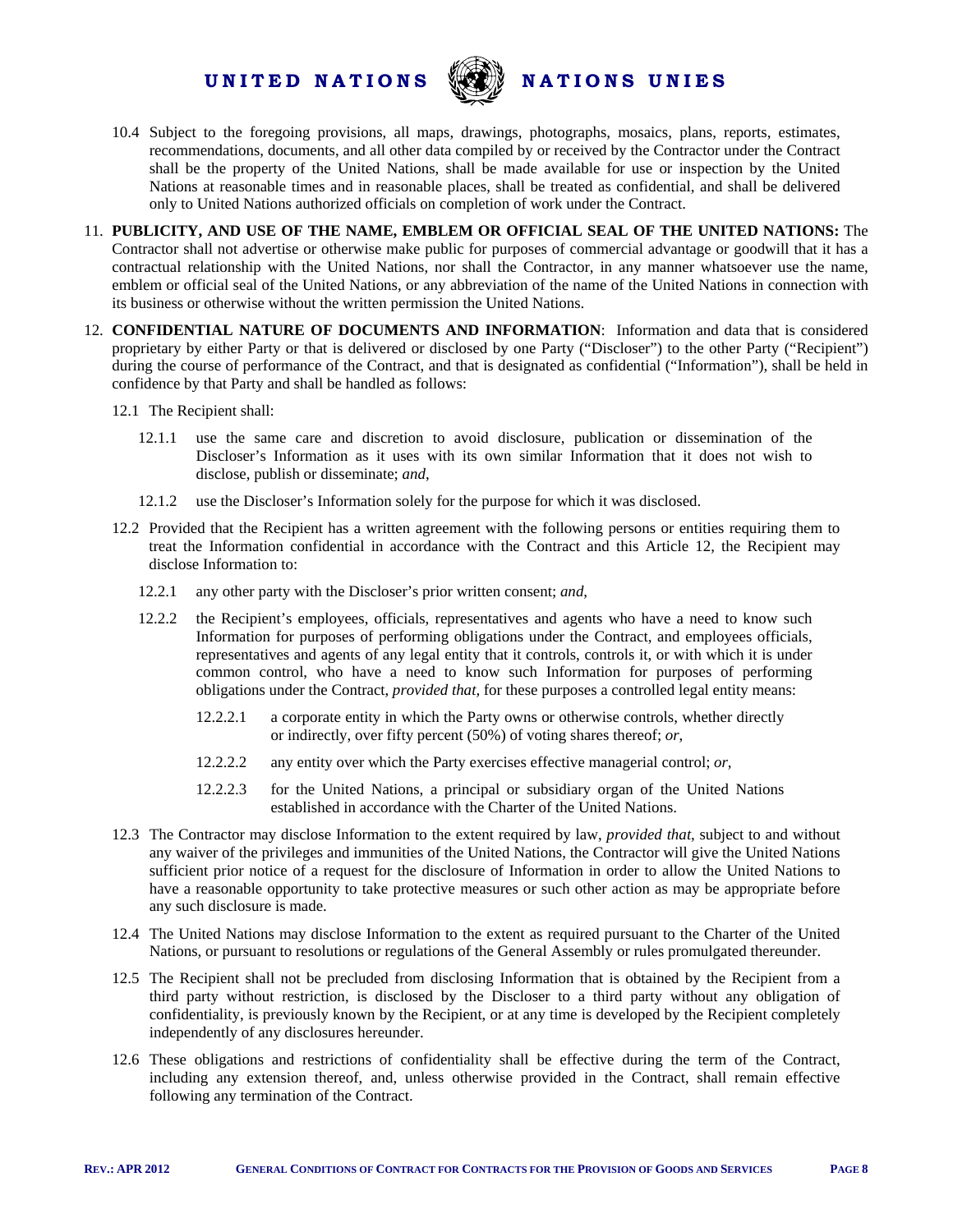

#### 13. **FORCE MAJEURE; OTHER CHANGES IN CONDITIONS**:

- 13.1 In the event of and as soon as possible after the occurrence of any cause constituting *force majeure*, the affected Party shall give notice and full particulars in writing to the other Party, of such occurrence or cause if the affected Party is thereby rendered unable, wholly or in part, to perform its obligations and meet its responsibilities under the Contract. The affected Party shall also notify the other Party of any other changes in condition or the occurrence of any event which interferes or threatens to interfere with its performance of the Contract. Not more than fifteen (15) days following the provision of such notice of *force majeure* or other changes in condition or occurrence, the affected Party shall also submit a statement to the other Party of estimated expenditures that will likely be incurred for the duration of the change in condition or the event of *force majeure*. On receipt of the notice or notices required hereunder, the Party not affected by the occurrence of a cause constituting *force majeure* shall take such action as it reasonably considers to be appropriate or necessary in the circumstances, including the granting to the affected Party of a reasonable extension of time in which to perform any obligations under the Contract.
- 13.2 If the Contractor is rendered unable, wholly or in part, by reason of *force majeure* to perform its obligations and meet its responsibilities under the Contract, the United Nations shall have the right to suspend or terminate the Contract on the same terms and conditions as are provided for in Article 14, "Termination," except that the period of notice shall be seven (7) days instead of thirty (30) days. In any case, the United Nations shall be entitled to consider the Contractor permanently unable to perform its obligations under the Contract in case the Contractor is unable to perform its obligations, wholly or in part, by reason of *force majeure* for any period in excess of ninety (90) days.
- 13.3 *Force majeure* as used herein means any unforeseeable and irresistible act of nature, any act of war (whether declared or not), invasion, revolution, insurrection, terrorism, or any other acts of a similar nature or force, *provided that* such acts arise from causes beyond the control and without the fault or negligence of the Contractor. The Contractor acknowledges and agrees that, with respect to any obligations under the Contract that the Contractor must perform in areas in which the United Nations is engaged in, preparing to engage in, or disengaging from any peacekeeping, humanitarian or similar operations, any delays or failure to perform such obligations arising from or relating to harsh conditions within such areas, or to any incidents of civil unrest occurring in such areas, shall not, in and of itself, constitute *force majeure* under the Contract.

#### 14. **TERMINATION**:

- 14.1 Either Party may terminate the Contract for cause, in whole or in part, upon thirty (30) day's notice, in writing, to the other Party. The initiation of conciliation or arbitral proceedings in accordance with Article 17 "Settlement of Disputes," below, shall not be deemed to be a "cause" for or otherwise to be in itself a termination of the Contract.
- 14.2 The United Nations may terminate the Contract at any time by providing written notice to the Contractor in any case in which the mandate of the United Nations applicable to the performance of the Contract or the funding of the United Nations applicable to the Contract is curtailed or terminated, whether in whole or in part. In addition, unless otherwise provided by the Contract, upon sixty (60) day's advance written notice to the Contractor, the United Nations may terminate the Contract without having to provide any justification therefor.
- 14.3 In the event of any termination of the Contract, upon receipt of notice of termination that has been issued by the United Nations, the Contractor shall, except as may be directed by the United Nations in the notice of termination or otherwise in writing:
	- 14.3.1 take immediate steps to bring the performance of any obligations under the Contract to a close in a prompt and orderly manner, and in doing so, reduce expenses to a minimum;
	- 14.3.2 refrain from undertaking any further or additional commitments under the Contract as of and following the date of receipt of such notice;
	- 14.3.3 place no further subcontracts or orders for materials, services, or facilities, except as the United Nations and the Contractor agree in writing are necessary to complete any portion of the Contract that is not terminated;
	- 14.3.4 terminate all subcontracts or orders to the extent they relate to the portion of the Contract terminated;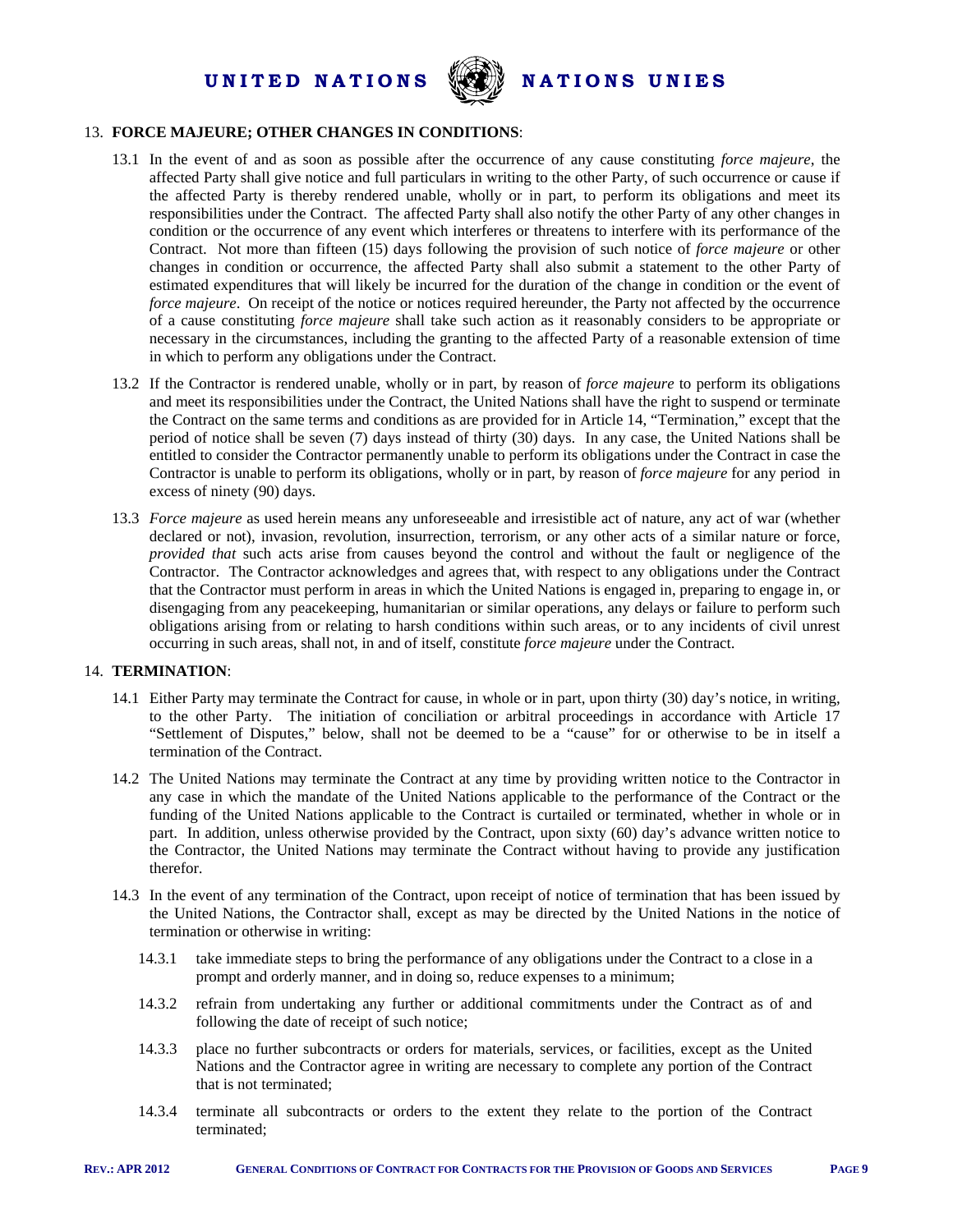

- 14.3.5 transfer title and deliver to the United Nations the fabricated or unfabricated parts, work in process, completed work, supplies, and other material produced or acquired for the portion of the Contract terminated;
- 14.3.6 deliver all completed or partially completed plans, drawings, information, and other property that, if the Contract had been completed, would be required to be furnished to the United Nations thereunder;
- 14.3.7 complete performance of the work not terminated; *and*,
- 14.3.8 take any other action that may be necessary, or that the United Nations may direct in writing, for the minimization of losses and for the protection and preservation of any property, whether tangible or intangible, related to the Contract that is in the possession of the Contractor and in which the United Nations has or may be reasonably expected to acquire an interest.
- 14.4 In the event of any termination of the Contract, the United Nations shall be entitled to obtain reasonable written accountings from the Contractor concerning all obligations performed or pending in accordance with the Contract. In addition, the United Nations shall not be liable to pay the Contractor except for those goods delivered and services provided to the United Nations in accordance with the requirements of the Contract, but only if such goods or services were ordered, requested or otherwise provided prior to the Contractor's receipt of notice of termination from the United Nations or prior to the Contractor's tendering of notice of termination to the United Nations.
- 14.5 The United Nations may, without prejudice to any other right or remedy available to it, terminate the Contract forthwith in the event that:
	- 14.5.1 the Contractor is adjudged bankrupt, or is liquidated, or becomes insolvent, or applies for a moratorium or stay on any payment or repayment obligations, or applies to be declared insolvent;
	- 14.5.2 the Contractor is granted a moratorium or a stay, or is declared insolvent;
	- 14.5.3 the Contractor makes an assignment for the benefit of one or more of its creditors;
	- 14.5.4 a Receiver is appointed on account of the insolvency of the Contractor;
	- 14.5.5 the Contractor offers a settlement in lieu of bankruptcy or receivership; *or,*
	- 14.5.6 the United Nations reasonably determines that the Contractor has become subject to a materially adverse change in its financial condition that threatens to substantially affect the ability of the Contractor to perform any of its obligations under the Contract.
- 14.6 Except as prohibited by law, the Contractor shall be bound to compensate the United Nations for all damages and costs, including, but not limited to, all costs incurred by the United Nations in any legal or non-legal proceedings, as a result of any of the events specified in Article 14.5, above, and resulting from or relating to a termination of the Contract, even if the Contractor is adjudged bankrupt, or is granted a moratorium or stay or is declared insolvent. The Contractor shall immediately inform the United Nations of the occurrence of any of the events specified in Article 14.5, above, and shall provide the United Nations with any information pertinent thereto.
- 14.7 The provisions of this Article 14 are without prejudice to any other rights or remedies of the United Nations under the Contract or otherwise.
- 15. **NON-WAIVER OF RIGHTS**: The failure by either Party to exercise any rights available to it, whether under the Contract or otherwise, shall not be deemed for any purposes to constitute a waiver by the other Party of any such right or any remedy associated therewith, and shall not relieve the Parties of any of their obligations under the Contract.
- 16. **NON-EXCLUSIVITY:** Unless otherwise specified in the Contract, the United Nations shall have no obligation to purchase any minimum quantities of goods or services from the Contractor, and the United Nations shall have no limitation on its right to obtain goods or services of the same kind, quality and quantity described in the Contract, from any other source at any time.

#### 17. **SETTLEMENT OF DISPUTES**:

17.1 **AMICABLE SETTLEMENT**: The Parties shall use their best efforts to amicably settle any dispute, controversy, or claim arising out of the Contract or the breach, termination, or invalidity thereof. Where the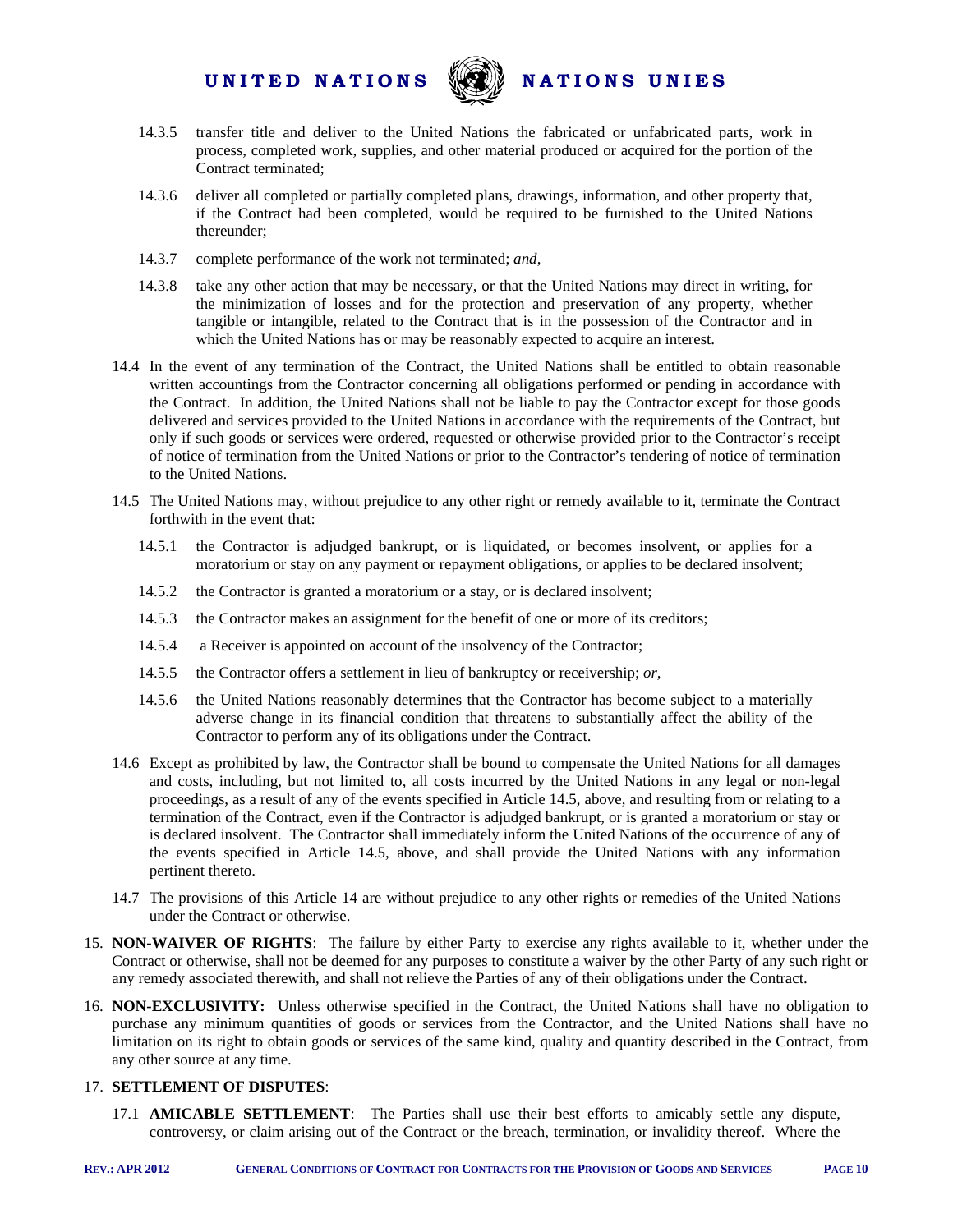

Parties wish to seek such an amicable settlement through conciliation, the conciliation shall take place in accordance with the Conciliation Rules then obtaining of the United Nations Commission on International Trade Law ("UNCITRAL"), or according to such other procedure as may be agreed between the Parties in writing.

- 17.2 **ARBITRATION**: Any dispute, controversy, or claim between the Parties arising out of the Contract or the breach, termination, or invalidity thereof, unless settled amicably under Article 17.1, above, within sixty (60) days after receipt by one Party of the other Party's written request for such amicable settlement, shall be referred by either Party to arbitration in accordance with the UNCITRAL Arbitration Rules then obtaining. The decisions of the arbitral tribunal shall be based on general principles of international commercial law. The arbitral tribunal shall be empowered to order the return or destruction of goods or any property, whether tangible or intangible, or of any confidential information provided under the Contract, order the termination of the Contract, or order that any other protective measures be taken with respect to the goods, services or any other property, whether tangible or intangible, or of any confidential information provided under the Contract, as appropriate, all in accordance with the authority of the arbitral tribunal pursuant to Article 26 ("Interim measures") and Article 34 ("Form and effect of the award") of the UNCITRAL Arbitration Rules. The arbitral tribunal shall have no authority to award punitive damages. In addition, unless otherwise expressly provided in the Contract, the arbitral tribunal shall have no authority to award interest in excess of the London Inter-Bank Offered Rate ("LIBOR") then prevailing, and any such interest shall be simple interest only. The Parties shall be bound by any arbitration award rendered as a result of such arbitration as the final adjudication of any such dispute, controversy, or claim.
- 18. **PRIVILEGES AND IMMUNITIES**: Nothing in or relating to the Contract shall be deemed a waiver, express or implied, of any of the privileges and immunities of the United Nations, including its subsidiary organs.

#### 19. **TAX EXEMPTION**:

- 19.1 Article II, Section 7, of the Convention on the Privileges and Immunities of the United Nations provides, *inter alia*, that the United Nations, including its subsidiary organs, is exempt from all direct taxes, except charges for public utility services, and is exempt from customs restrictions, duties, and charges of a similar nature in respect of articles imported or exported for its official use. In the event any governmental authority refuses to recognize the exemptions of the United Nations from such taxes, restrictions, duties, or charges, the Contractor shall immediately consult with the United Nations to determine a mutually acceptable procedure.
- 19.2 The Contractor authorizes the United Nations to deduct from the Contractor's invoices any amount representing such taxes, duties or charges, unless the Contractor has consulted with the United Nations before the payment thereof and the United Nations has, in each instance, specifically authorized the Contractor to pay such taxes, duties, or charges under written protest. In that event, the Contractor shall provide the United Nations with written evidence that payment of such taxes, duties or charges has been made and appropriately authorized, and the United Nations shall reimburse the Contractor for any such taxes, duties, or charges so authorized by the United Nations and paid by the Contractor under written protest.

#### 20. **MODIFICATIONS**:

- 20.1 Pursuant to the Financial Regulations and Rules of the United Nations, only the Chief of the United Nations Procurement Division, or such other Contracting authority as the United Nations has made known to the Contractor in writing, possesses the authority to agree on behalf of the United Nations to any modification of or change in the Contract, to a waiver of any of its provisions or to any additional contractual relationship of any kind with the Contractor. Accordingly, no modification or change in the Contract shall be valid and enforceable against the United Nations unless provided by a valid written amendment to the Contract signed by the Contractor and the Chief of the United Nations Procurement Division or such other contracting authority.
- 20.2 If the Contract shall be extended for additional periods in accordance with the terms and conditions of the Contract, the terms and conditions applicable to any such extended term of the Contract shall be the same terms and conditions as set forth in the Contract, unless the Parties shall have agreed otherwise pursuant to a valid amendment concluded in accordance with Article 20.1, above.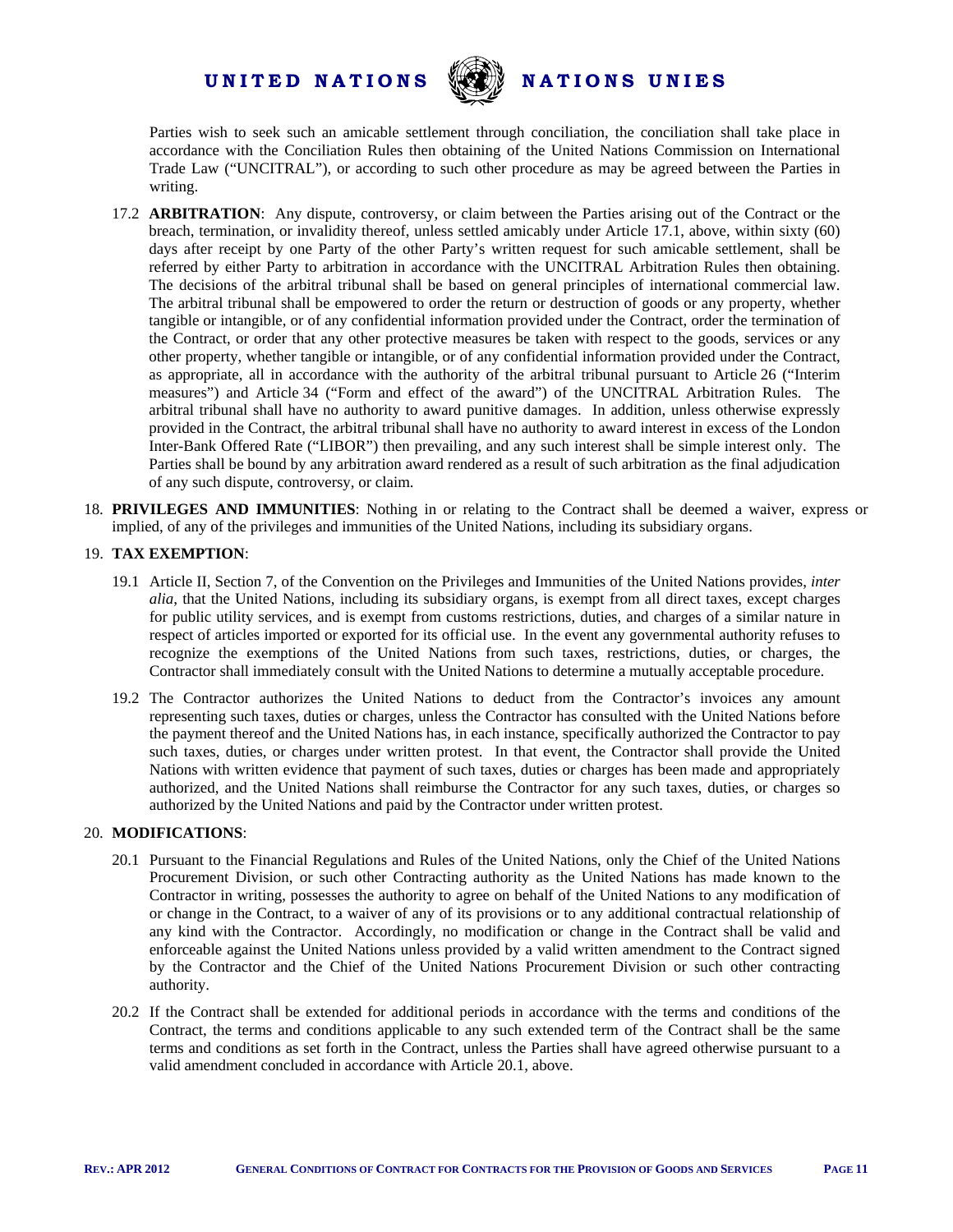

20.3 The terms or conditions of any supplemental undertakings, licenses, or other forms of agreement concerning any goods or services provided under the Contract shall not be valid and enforceable against the United Nations nor in any way shall constitute an agreement by the United Nations thereto unless any such undertakings, licenses or other forms are the subject of a valid amendment concluded in accordance with Article 20.1, above.

#### 21. **AUDITS AND INVESTIGATIONS**:

- 21.1 Each invoice paid by the United Nations shall be subject to a post-payment audit by auditors, whether internal or external, of the United Nations or by other authorized and qualified agents of the United Nations at any time during the term of the Contract and for a period of three (3) years following the expiration or prior termination of the Contract. The United Nations shall be entitled to a refund from the Contractor for any amounts shown by such audits to have been paid by the United Nations other than in accordance with the terms and conditions of the Contract.
- 21.2 The United Nations may conduct investigations relating to any aspect of the Contract or the award thereof, the obligations performed under the Contract, and the operations of the Contractor generally relating to performance of the Contract at any time during the term of the Contract and for a period of three (3) years following the expiration or prior termination of the Contract.
- 21.3 The Contractor shall provide its full and timely cooperation with any such inspections, post-payment audits or investigations. Such cooperation shall include, but shall not be limited to, the Contractor's obligation to make available its personnel and any relevant documentation for such purposes at reasonable times and on reasonable conditions and to grant to the United Nations access to the Contractor's premises at reasonable times and on reasonable conditions in connection with such access to the Contractor's personnel and relevant documentation. The Contractor shall require its agents, including, but not limited to, the Contractor's attorneys, accountants or other advisers, to reasonably cooperate with any inspections, post-payment audits or investigations carried out by the United Nations hereunder.

#### 22. **LIMITATION ON ACTIONS**:

- 22.1 Except with respect to any indemnification obligations in Article 6, above, or as are otherwise set forth in the Contract, any arbitral proceedings in accordance with Article 17.2, above, arising out of the Contract must be commenced within three years after the cause of action has accrued.
- 22.2 The Parties further acknowledge and agree that, for these purposes, a cause of action shall accrue when the breach actually occurs, or, in the case of latent defects, when the injured Party knew or should have known all of the essential elements of the cause of action, or in the case of a breach of warranty, when tender of delivery is made, except that, if a warranty extends to future performance of the goods or any process or system and the discovery of the breach consequently must await the time when such goods or other process or system is ready to perform in accordance with the requirements of the Contract, the cause of action accrues when such time of future performance actually begins.
- 23**. ESSENTIAL TERMS**: The Contractor acknowledges and agrees that each of the provisions in Articles 24 to 29 hereof constitutes an essential term of the Contract and that any breach of any of these provisions shall entitle the United Nations to terminate the Contract or any other contract with the United Nations immediately upon notice to the Contractor, without any liability for termination charges or any other liability of any kind.
- 24. **SOURCE OF INSTRUCTIONS:** The Contractor shall neither seek nor accept instructions from any authority external to the United Nations in connection with the performance of its obligations under the Contract. Should any authority external to the United Nations seek to impose any instructions concerning or restrictions on the Contractor's performance under the Contract, the Contractor shall promptly notify the United Nations and provide all reasonable assistance required by the United Nations. The Contractor shall not take any action in respect of the performance of its obligations under the Contract that may adversely affect the interests of the United Nations, and the Contractor shall perform its obligations under the Contract with the fullest regard to the interests of the United Nations.
- 25. **OFFICIALS NOT TO BENEFIT:** The Contractor warrants that it has not and shall not offer to any representative, official, employee, or other agent of the United Nations any direct or indirect benefit arising from or related to the performance of the Contract or of any other contract with the United Nations or the award thereof or for any other purpose intended to gain an advantage for the Contractor.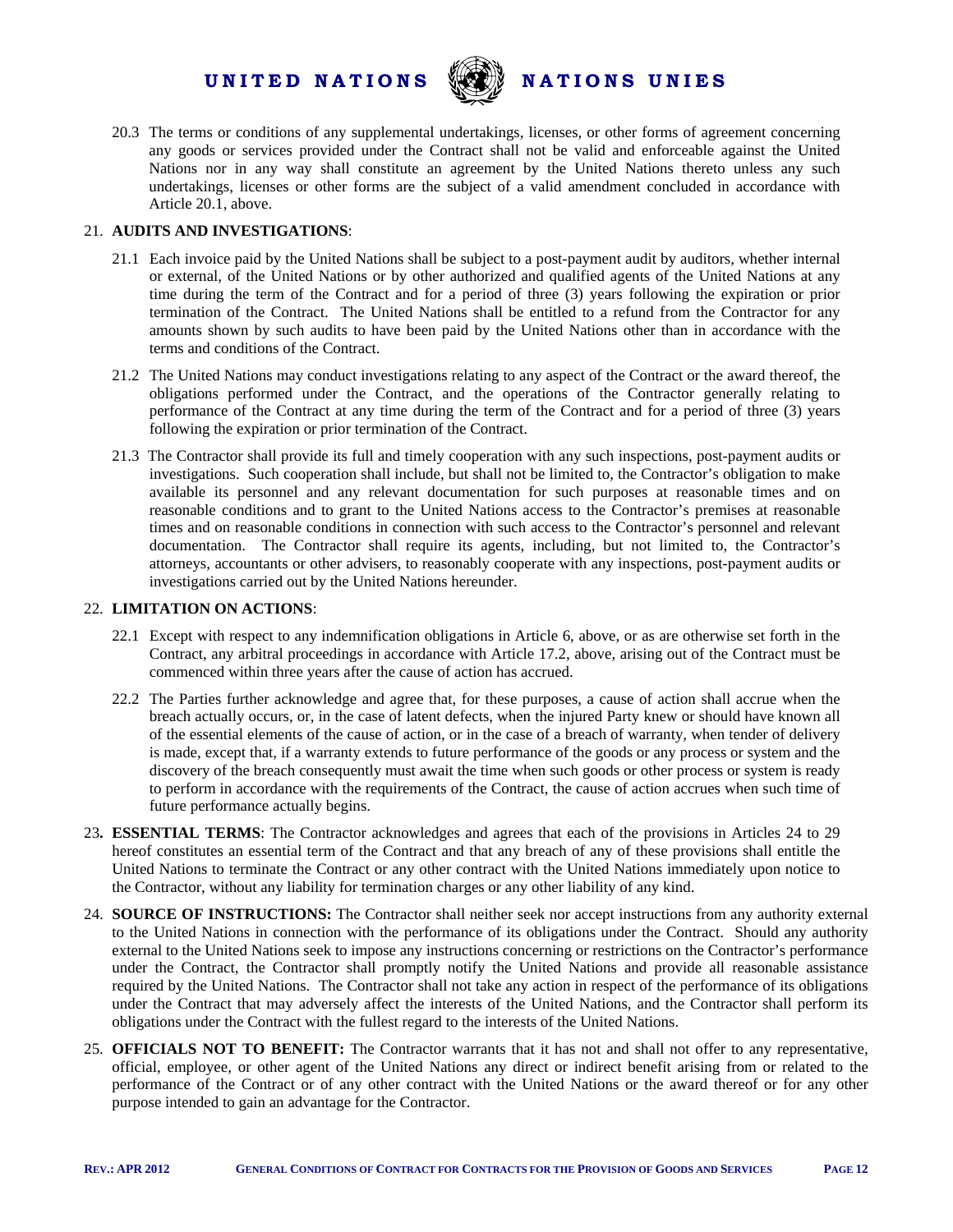

- 26. **OBSERVANCE OF THE LAW**: The Contractor shall comply with all laws, ordinances, rules, and regulations bearing upon the performance of its obligations under the Contract. In addition, the Contractor shall maintain compliance with all obligations relating to its registration as a qualified vendor of goods or services to the United Nations, as such obligations are set forth in the United Nations vendor registration procedures.
- 27. **CHILD LABOR**: The Contractor represents and warrants that neither it, its parent entities (if any), nor any of the Contractor's subsidiary or affiliated entities (if any) is engaged in any practice inconsistent with the rights set forth in the Convention on the Rights of the Child, including Article 32 thereof, which, *inter alia*, requires that a child shall be protected from performing any work that is likely to be hazardous or to interfere with the child's education, or to be harmful to the child's health or physical, mental, spiritual, moral, or social development.
- 28. **MINES**: The Contractor represents and warrants that neither it, its parent entities (if any), nor any of the Contractor's subsidiaries or affiliated entities (if any) is engaged in the sale or manufacture of anti-personnel mines or components utilized in the manufacture of anti-personnel mines.

#### 29. **SEXUAL EXPLOITATION:**

- 29.1 The Contractor shall take all appropriate measures to prevent sexual exploitation or abuse of anyone by its employees or any other persons engaged and controlled by the Contractor to perform any services under the Contract. For these purposes, sexual activity with any person less than eighteen years of age, regardless of any laws relating to consent, shall constitute the sexual exploitation and abuse of such person. In addition, the Contractor shall refrain from, and shall take all reasonable and appropriate measures to prohibit its employees or other persons engaged and controlled by it from exchanging any money, goods, services, or other things of value, for sexual favors or activities, or from engaging any sexual activities that are exploitive or degrading to any person.
- 29.2 The United Nations shall not apply the foregoing standard relating to age in any case in which the Contractor's personnel or any other person who may be engaged by the Contractor to perform any services under the Contract is married to the person less than the age of eighteen years with whom sexual activity has occurred and in which such marriage is recognized as valid under the laws of the country of citizenship of such Contractor's personnel or such other person who may be engaged by the Contractor to perform any services under the Contract.

– oOOo –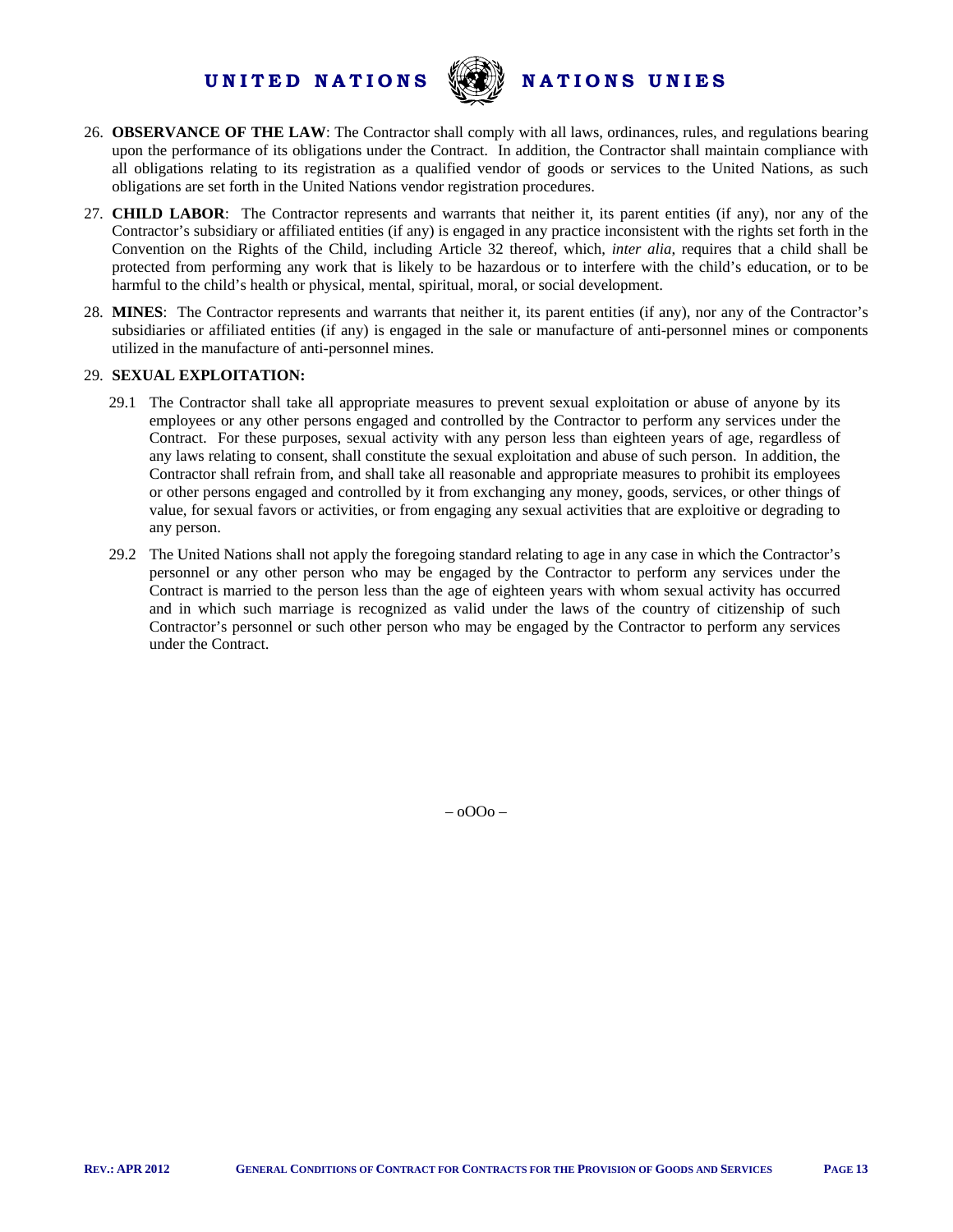

# Vendor /Person Profile Update

| <b>SECTION 1 (For Internal Use only)</b> | UN INFORMATION                                            |                                   |
|------------------------------------------|-----------------------------------------------------------|-----------------------------------|
| <b>Requesting Person:</b>                | Date:                                                     | <b>Atlas Vendor No:</b>           |
| First Name / Last Name/Extension         |                                                           | <b>UN Index No:</b>               |
| VENDOR TYPE: $\Box$ Staff<br>$\Box$ SSA  | SERVICE CONTRACT <b>NEETING PARTICIPANT</b><br>$\Box$ NGO | $\boxtimes$ Supplier $\Box$ Other |
| <b>VENDOR APPROVER SIGNATURE:</b>        | DATE: A CONTROLLER                                        |                                   |

| Complete either Section 2 or Section 3 (not both) |                                                           |                                           |                   |                                                                                                                       |                                 |         |                                                                 |  |
|---------------------------------------------------|-----------------------------------------------------------|-------------------------------------------|-------------------|-----------------------------------------------------------------------------------------------------------------------|---------------------------------|---------|-----------------------------------------------------------------|--|
| <b>SECTION 2</b>                                  |                                                           | PERSON INFORMATION (For Individuals only) |                   |                                                                                                                       |                                 |         |                                                                 |  |
| Last Name                                         |                                                           | <b>First Name</b>                         |                   | Middle Name                                                                                                           |                                 |         |                                                                 |  |
| Nationality                                       |                                                           |                                           |                   | Sex:                                                                                                                  | Male $\Box$<br>Female $\square$ |         |                                                                 |  |
| Address<br>÷                                      |                                                           |                                           |                   |                                                                                                                       |                                 |         |                                                                 |  |
| City,                                             |                                                           | State/Province/County                     | Postal Code (ZIP) |                                                                                                                       |                                 | Country |                                                                 |  |
| E-mail Address                                    |                                                           | Telephone Number:                         |                   |                                                                                                                       | Fax Number                      |         |                                                                 |  |
|                                                   |                                                           |                                           |                   |                                                                                                                       |                                 |         |                                                                 |  |
| <b>SECTION 3</b>                                  |                                                           | SUPPLIER INFORMATION (For Companies only) |                   |                                                                                                                       |                                 |         |                                                                 |  |
| Company Name:                                     |                                                           | Parent Company Name (if applicable)       |                   |                                                                                                                       | Web Site URL: (if applicable)   |         |                                                                 |  |
| <b>Street Address</b>                             |                                                           |                                           |                   |                                                                                                                       |                                 |         |                                                                 |  |
| City                                              | State/Province/County                                     | Postal Code                               |                   |                                                                                                                       | Country                         |         |                                                                 |  |
| <b>Contact Person (MAIN ADDRESS)</b>              |                                                           | <b>Telephone</b>                          |                   |                                                                                                                       | Fax                             |         | <b>E-mail Address</b>                                           |  |
| Name:<br>Title:                                   |                                                           |                                           |                   |                                                                                                                       |                                 |         |                                                                 |  |
|                                                   |                                                           |                                           |                   |                                                                                                                       |                                 |         |                                                                 |  |
| <b>SECTION 4</b>                                  |                                                           | <b>BENEFICIARY BANKING INFORMATION</b>    |                   |                                                                                                                       |                                 |         |                                                                 |  |
| <b>Bank Name</b>                                  |                                                           |                                           |                   |                                                                                                                       |                                 |         |                                                                 |  |
| Bank ID:                                          |                                                           | For US banks only use whether: (9 digits) |                   |                                                                                                                       |                                 |         | SWIFT code 8 or 11 characters (required for overboard payments) |  |
|                                                   | $ACH$ $\Box$                                              | $\Box$ Fed wire                           |                   | <b>Contract Contract Contract Contract Contract Contract Contract Contract Contract Contract Contract Contract Co</b> |                                 |         |                                                                 |  |
|                                                   | Branch ID: (for Canadian Banks only) 9 digits routing no. |                                           | Branch Name:      |                                                                                                                       |                                 |         |                                                                 |  |

| <b>Street Address:</b>                                               |                                                                                                              |             |               |                                   |                         |                |
|----------------------------------------------------------------------|--------------------------------------------------------------------------------------------------------------|-------------|---------------|-----------------------------------|-------------------------|----------------|
| City                                                                 | State/Province                                                                                               | Postal Code |               |                                   | Country                 |                |
| <b>SECTION 5</b>                                                     | <b>BENEFICIARY BANK ACCOUNT DETAILS</b>                                                                      |             |               |                                   |                         |                |
| Account Name:                                                        |                                                                                                              |             | US\$          | <b>Bank Account Currency</b><br>□ | Other (PLEASE INDICATE) |                |
| Bank Account No.:                                                    |                                                                                                              |             | Account Type: |                                   | $\Box$ Checking         | $\Box$ Savings |
| IBAN (European Banks)                                                |                                                                                                              |             |               |                                   |                         |                |
|                                                                      | Transit Code (5 digit) Canadian Banks<br>Sort Code (6 digits) UK Banks<br>BSB code (6 digit) Australia Banks |             |               |                                   |                         |                |
| Bank Information for Intermediary/Correspondent Bank (if applicable) |                                                                                                              |             |               |                                   |                         |                |